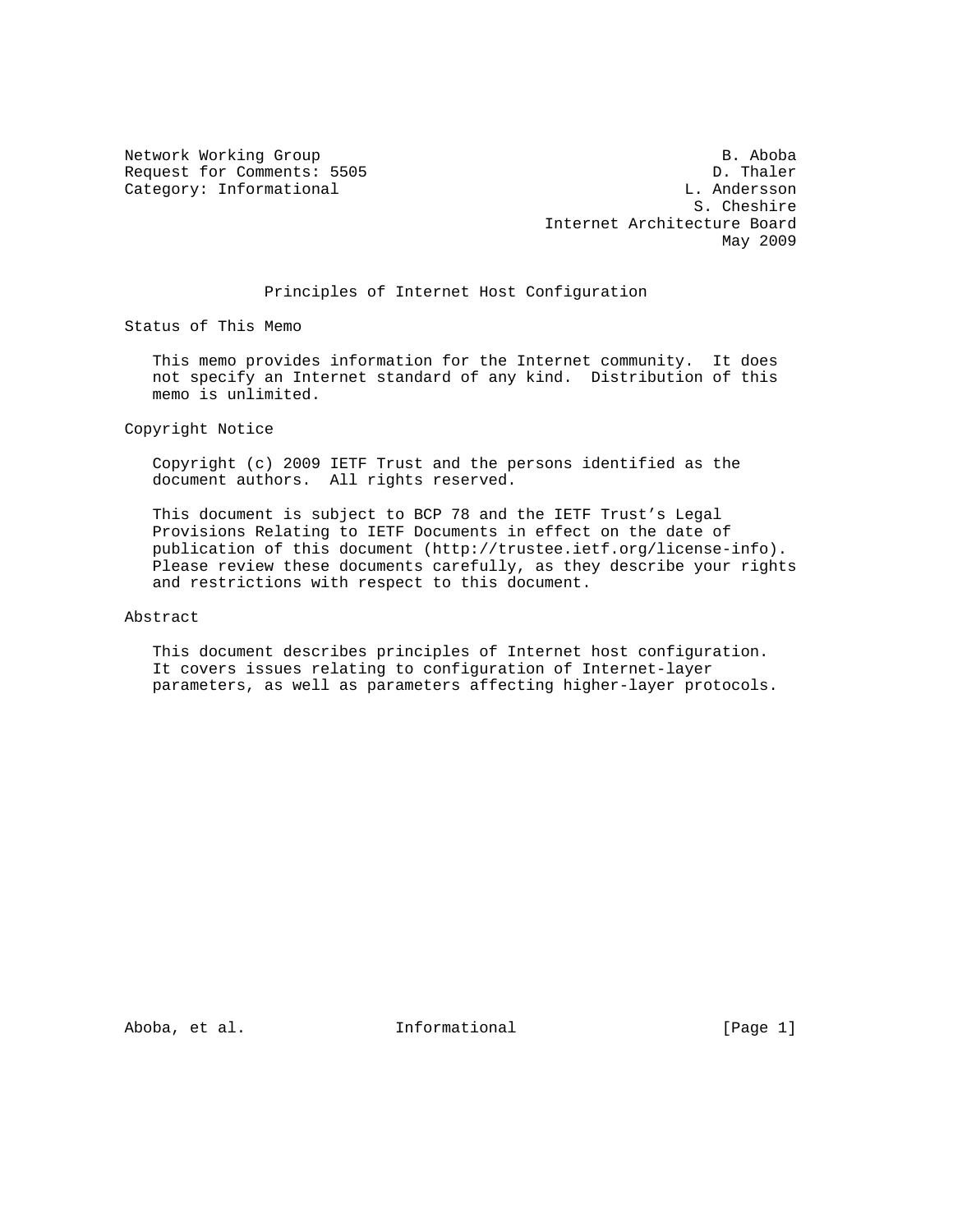# Table of Contents

|  |   | 1.2.1. Internet-Layer Configuration 4                  |  |  |  |
|--|---|--------------------------------------------------------|--|--|--|
|  |   |                                                        |  |  |  |
|  |   |                                                        |  |  |  |
|  |   |                                                        |  |  |  |
|  |   |                                                        |  |  |  |
|  |   |                                                        |  |  |  |
|  |   |                                                        |  |  |  |
|  |   | 2.5. Configuration Is Not Access Control 11            |  |  |  |
|  |   |                                                        |  |  |  |
|  |   | 3.1. Reliance on General-Purpose Mechanisms 12         |  |  |  |
|  |   | 3.2. Relationship between IP Configuration and Service |  |  |  |
|  |   |                                                        |  |  |  |
|  |   |                                                        |  |  |  |
|  |   | 3.3. Discovering Names versus Addresses 15             |  |  |  |
|  |   |                                                        |  |  |  |
|  |   | 3.5. Relationship between Per-Interface and Per-Host   |  |  |  |
|  |   |                                                        |  |  |  |
|  |   |                                                        |  |  |  |
|  |   |                                                        |  |  |  |
|  | 5 |                                                        |  |  |  |
|  |   |                                                        |  |  |  |
|  |   | Appendix B. IAB Members at the Time of This Writing 24 |  |  |  |
|  |   |                                                        |  |  |  |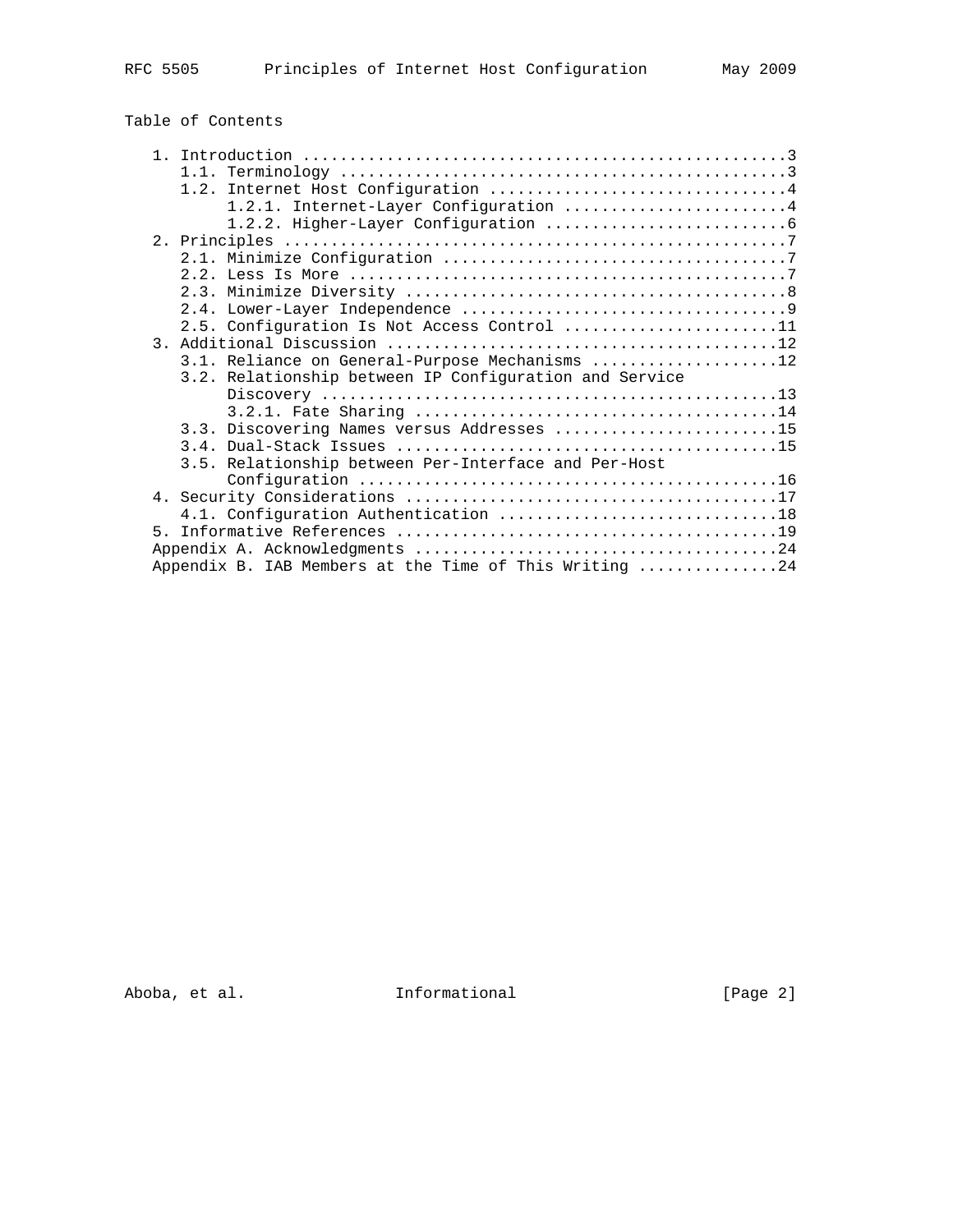# 1. Introduction

 This document describes principles of Internet host [STD3] configuration. It covers issues relating to configuration of Internet-layer parameters, as well as parameters affecting higher layer protocols.

 In recent years, a number of architectural questions have arisen, for which we provide guidance to protocol developers:

- o The protocol layers and general approaches that are most appropriate for configuration of various parameters.
- o The relationship between parameter configuration and service discovery.
- o The relationship between per-interface and per-host configuration.
- o The relationship between network access authentication and host configuration.
- o The desirability of supporting self-configuration of parameters or avoiding parameter configuration altogether.
- o The role of link-layer protocols and tunneling protocols in Internet host configuration.

 The role of the link-layer and tunneling protocols is particularly important, since it can affect the properties of a link as seen by higher layers (for example, whether privacy extensions [RFC4941] are available to applications).

# 1.1. Terminology

link

 A communication facility or medium over which nodes can communicate at the link layer, i.e., the layer immediately below IP. Examples are Ethernets (simple or bridged), Point-to-Point Protocol (PPP) links, X.25, Frame Relay, or ATM networks as well as Internet- or higher-layer "tunnels", such as tunnels over IPv4 or IPv6 itself.

#### on link

An address that is assigned to an interface on a specified link.

Aboba, et al.  $I_n$  Informational  $[Page 3]$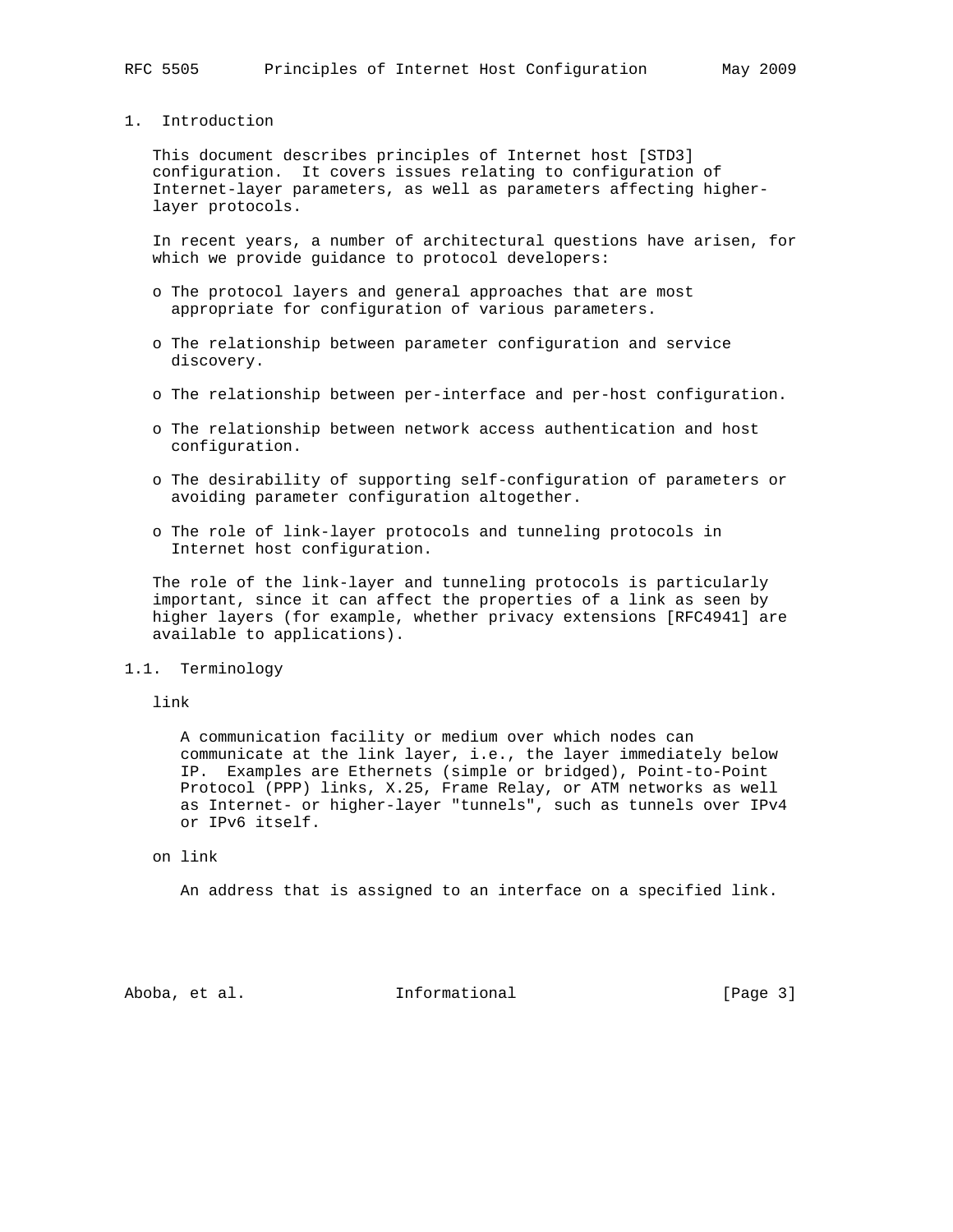off link

 The opposite of "on link"; an address that is not assigned to any interfaces on the specified link.

mobility agent

Either a home agent or a foreign agent [RFC3344] [RFC3775].

1.2. Internet Host Configuration

1.2.1. Internet-Layer Configuration

 Internet-layer configuration is defined as the configuration required to support the operation of the Internet layer. This includes configuration of per-interface and per-host parameters, including IP address(es), subnet prefix(es), default gateway(s), mobility agent(s), boot service configuration and other parameters:

IP address(es)

 Internet Protocol (IP) address configuration includes both configuration of link-scope addresses as well as global addresses. Configuration of IP addresses is a vital step, since practically all of IP networking relies on the assumption that hosts have IP address(es) associated with (each of) their active network interface(s). Used as the source address of an IP packet, these IP addresses indicate the sender of the packet; used as the destination address of a unicast IP packet, these IP addresses indicate the intended receiver.

 The only common example of IP-based protocols operating without an IP address involves address configuration, such as the use of DHCPv4 [RFC2131] to obtain an address. In this case, by definition, DHCPv4 is operating before the host has an IPv4 address, so the DHCP protocol designers had the choice of either using IP without an IP address, or not using IP at all. The benefits of making IPv4 self-reliant, configuring itself using its own IPv4 packets, instead of depending on some other protocol, outweighed the drawbacks of having to use IP in this constrained mode. Use of IP for purposes other than address configuration can safely assume that the host will have one or more IP addresses, which may be self-configured link-local addresses [RFC3927] [RFC4862], or other addresses configured via DHCP or other means.

Aboba, et al. **Informational** [Page 4]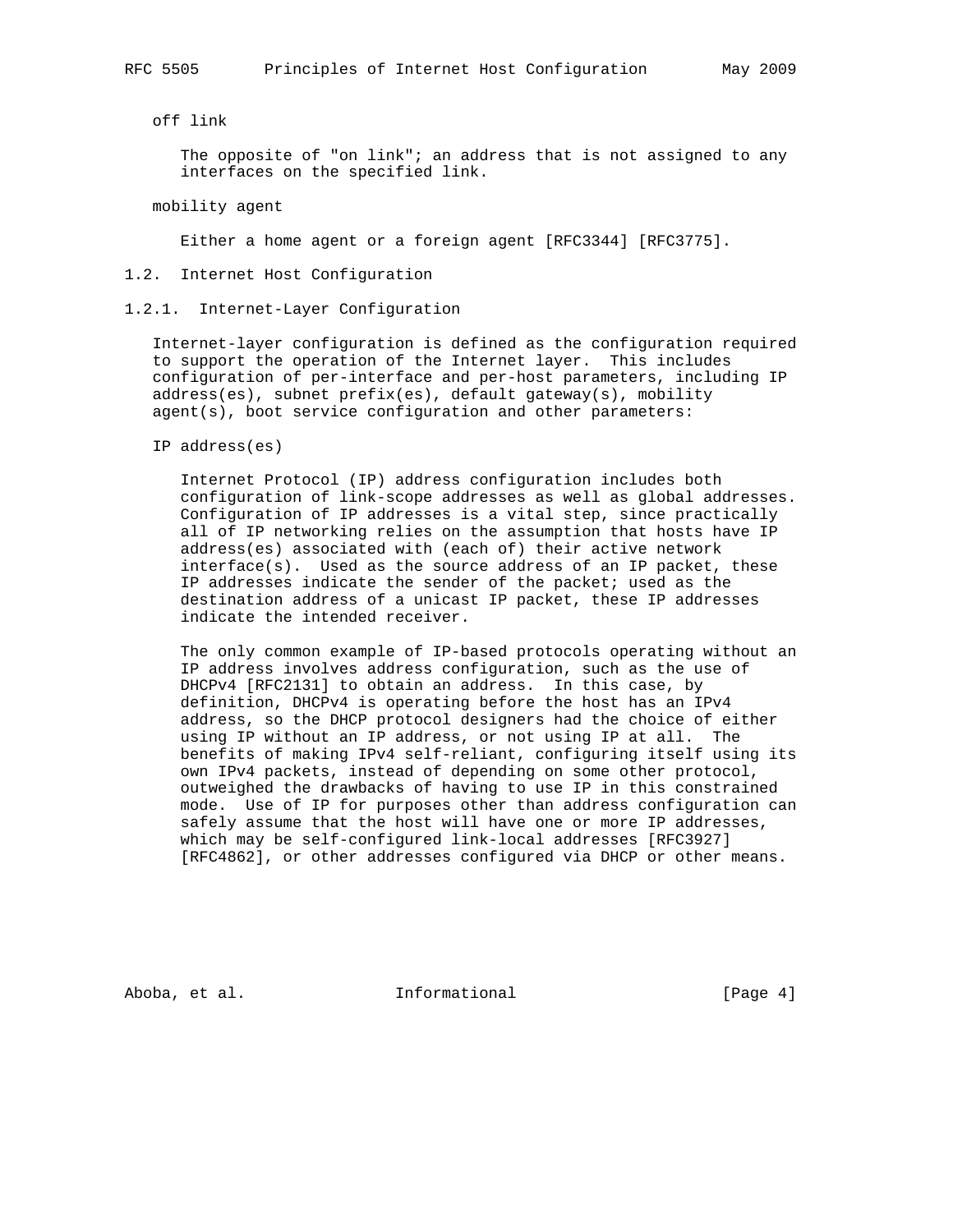Subnet prefix(es)

 Once a subnet prefix is configured on an interface, hosts with an IP address can exchange unicast IP packets directly with on-link hosts within the same subnet prefix.

Default gateway(s)

 Once a default gateway is configured on an interface, hosts with an IP address can send unicast IP packets to that gateway for forwarding to off-link hosts.

Mobility agent(s)

 While Mobile IPv4 [RFC3344] and Mobile IPv6 [RFC3775] include their own mechanisms for locating home agents, it is also possible for mobile nodes to utilize dynamic home agent configuration.

Boot service configuration

 Boot service configuration is defined as the configuration necessary for a host to obtain and perhaps also to verify an appropriate boot image. This is appropriate for disk-less hosts looking to obtain a boot image via mechanisms such as the Trivial File Transfer Protocol (TFTP) [RFC1350], Network File System (NFS) [RFC3530], and Internet Small Computer Systems Interface (iSCSI) [RFC3720] [RFC4173]. It also may be useful in situations where it is necessary to update the boot image of a host that supports a disk, such as in the Preboot Execution Environment [PXE] [RFC4578]. While strictly speaking, boot services operate above the Internet layer, where boot service is used to obtain the Internet-layer code, it may be considered part of Internet-layer configuration. While boot service parameters may be provided on a per-interface basis, loading and verification of a boot image affects behavior of the host as a whole.

Other IP parameters

 Internet-layer parameter configuration also includes configuration of per-host parameters (e.g., hostname) and per-interface parameters (e.g., IP Time-To-Live (TTL) to use in outgoing packets, enabling/disabling of IP forwarding and source routing, and Maximum Transmission Unit (MTU)).

Aboba, et al. 10 Informational 1000 [Page 5]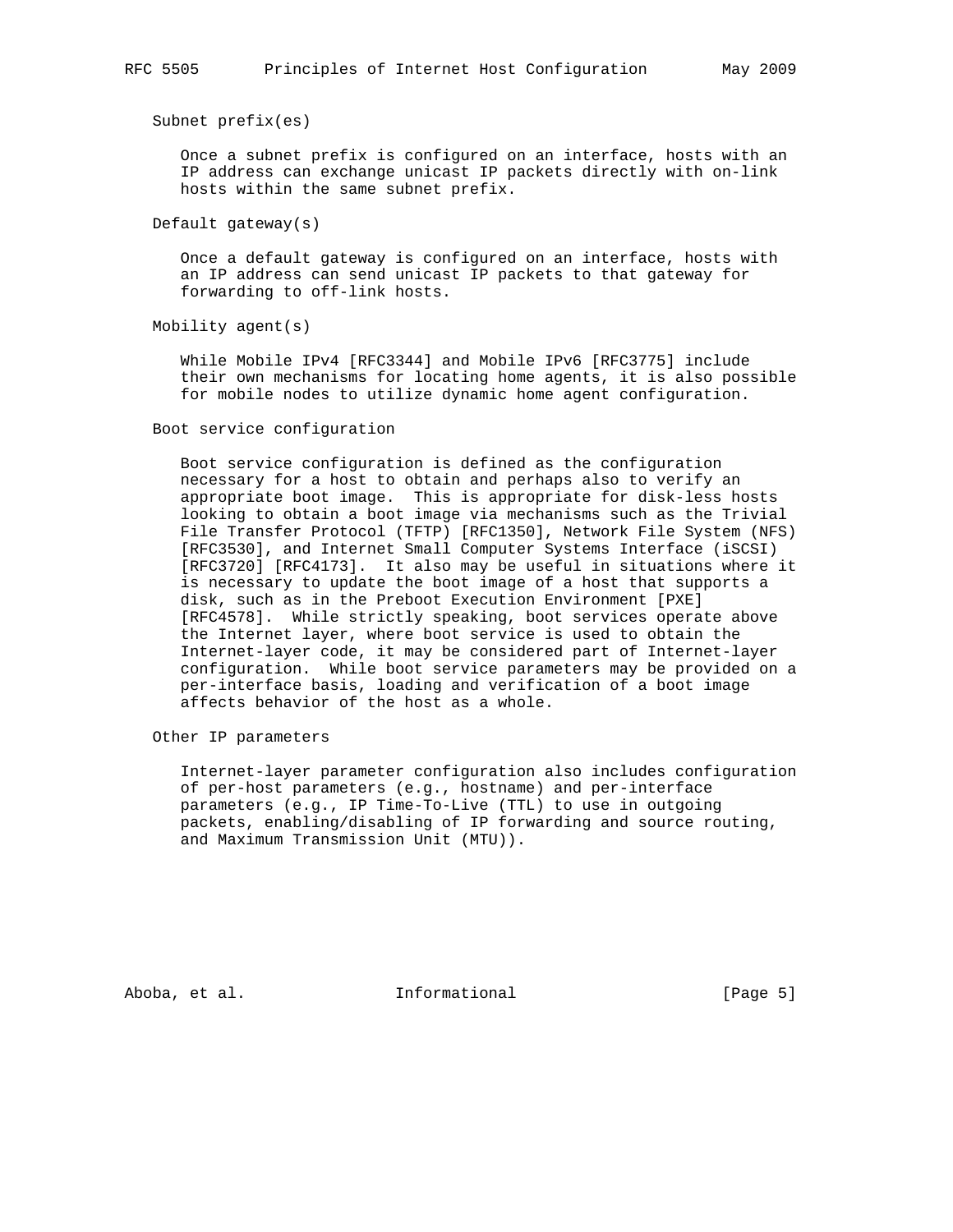# 1.2.2. Higher-Layer Configuration

 Higher-layer configuration is defined as the configuration required to support the operation of other components above the Internet layer. This includes, for example:

Name Service Configuration

 The configuration required for the host to resolve names. This includes configuration of the addresses of name resolution servers, including IEN 116 [IEN116], Domain Name System (DNS), Windows Internet Name Service (WINS), Internet Storage Name Service (iSNS) [RFC4171] [RFC4174], and Network Information Service (NIS) servers [RFC3898], and the setting of name resolution parameters such as the DNS domain and search list [RFC3397], the NetBIOS node type, etc. It may also include the transmission or setting of the host's own name. Note that link local name resolution services (such as NetBIOS [RFC1001], Link- Local Multicast Name Resolution (LLMNR) [RFC4795], and multicast DNS (mDNS) [mDNS]) typically do not require configuration.

 Once the host has completed name service configuration, it is capable of resolving names using name resolution protocols that require configuration. This not only allows the host to communicate with off-link hosts whose IP addresses are not known, but, to the extent that name services requiring configuration are utilized for service discovery, also enables the host to discover services available on the network or elsewhere. While name service parameters can be provided on a per-interface basis, their configuration will typically affect behavior of the host as a whole.

Time Service Configuration

 Time service configuration includes configuration of servers for protocols such as the Simple Network Time Protocol (SNTP) and the Network Time Protocol (NTP). Since accurate determination of the time may be important to operation of the applications running on the host (including security services), configuration of time servers may be a prerequisite for higher-layer operation. However, it is typically not a requirement for Internet-layer configuration. While time service parameters can be provided on a per-interface basis, their configuration will typically affect behavior of the host as a whole.

Aboba, et al. **Informational** [Page 6]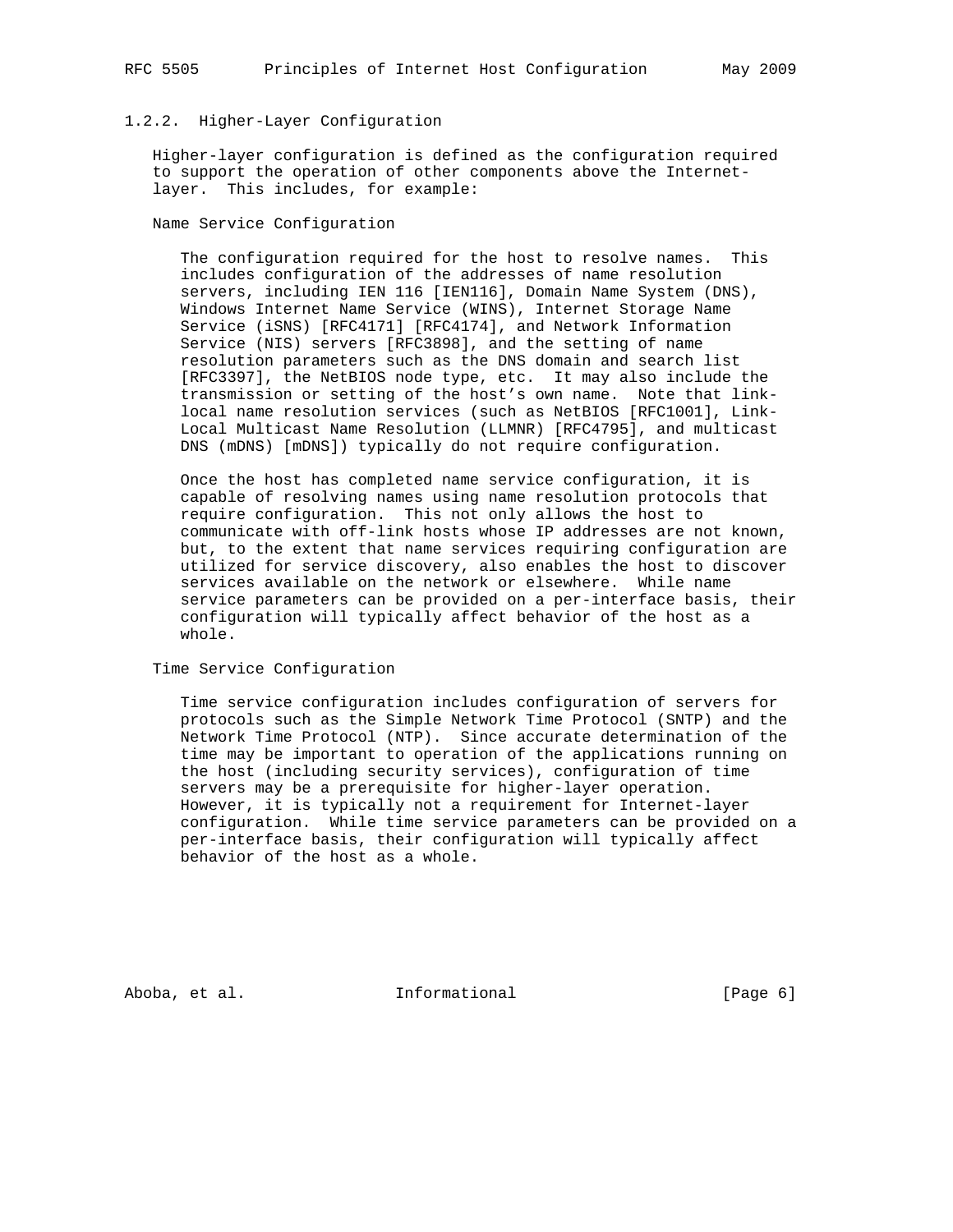Other service configuration

 This can include discovery of additional servers and devices, such as printers, Session Initiation Protocol (SIP) proxies, etc. This configuration will typically apply to the entire host.

2. Principles

 This section describes basic principles of Internet host configuration.

### 2.1. Minimize Configuration

 Anything that can be configured can be misconfigured. Section 3.8 of "Architectural Principles of the Internet" [RFC1958] states: "Avoid options and parameters whenever possible. Any options and parameters should be configured or negotiated dynamically rather than manually."

 That is, to minimize the possibility of configuration errors, parameters should be automatically computed (or at least have reasonable defaults) whenever possible. For example, the Path Maximum Transmission Unit (PMTU) can be discovered, as described in "Packetization Layer Path MTU Discovery" [RFC4821], "TCP Problems with Path MTU Discovery" [RFC2923], "Path MTU discovery" [RFC1191], and "Path MTU Discovery for IP version 6" [RFC1981].

 Having a protocol design with many configurable parameters increases the possibilities for misconfiguration of those parameters, resulting in failures or other sub-optimal operation. Eliminating or reducing configurable parameters helps lessen this risk. Where configurable parameters are necessary or desirable, protocols can reduce the risk of human error by making these parameters self-configuring, such as by using capability negotiation within the protocol, or by automated discovery of other hosts that implement the same protocol.

# 2.2. Less Is More

 The availability of standardized, simple mechanisms for general purpose Internet host configuration is highly desirable. "Architectural Principles of the Internet" [RFC1958] states, "Performance and cost must be considered as well as functionality" and "Keep it simple. When in doubt during design, choose the simplest solution."

 To allow protocol support in many types of devices, it is important to minimize the footprint requirement. For example, IP-based protocols are used on a wide range of devices, from supercomputers to small low-cost devices running "embedded" operating systems. Since

Aboba, et al. 10 Informational 10 100 [Page 7]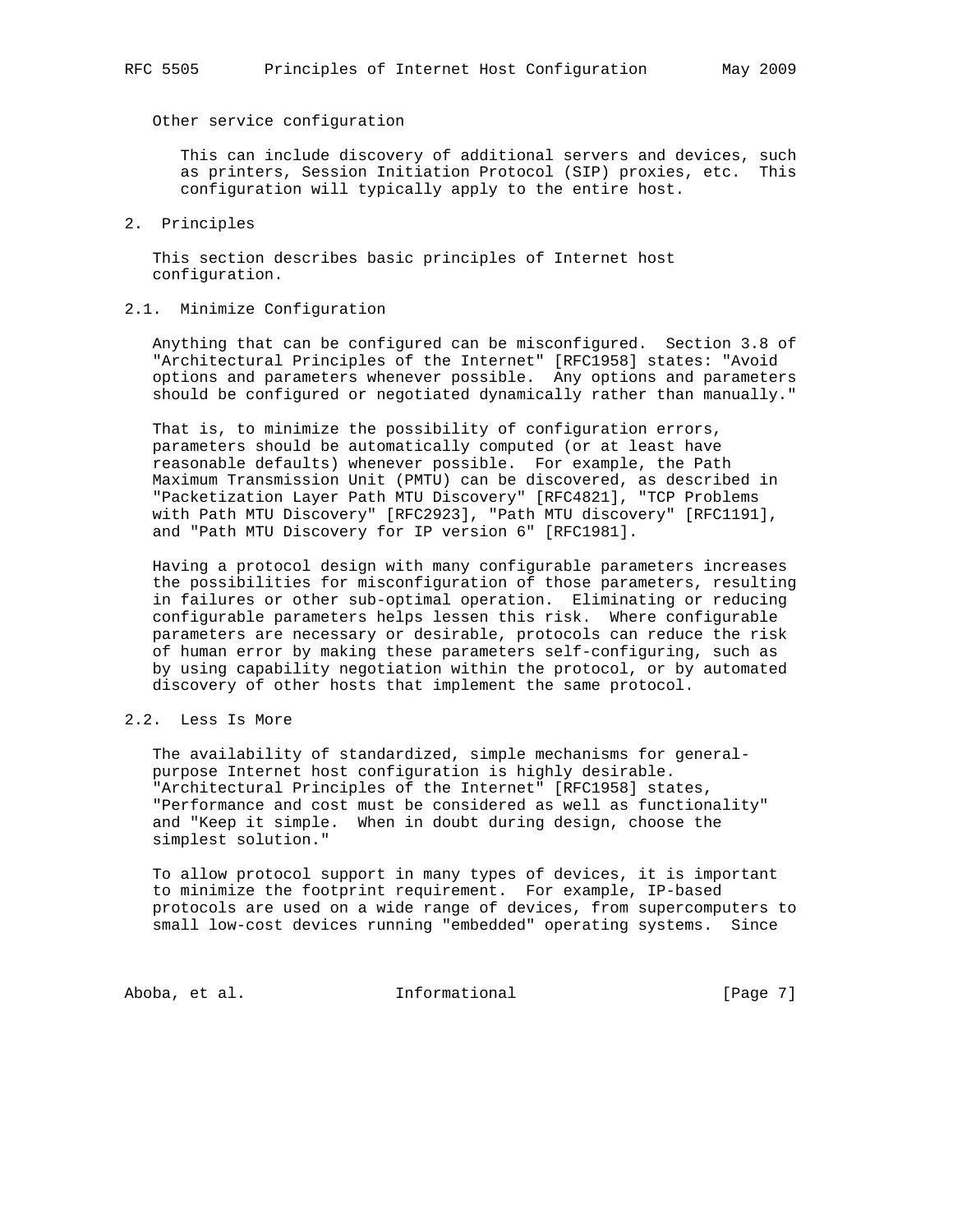the resources (e.g., memory and code size) available for host configuration may be very small, it is desirable for a host to be able to configure itself in as simple a manner as possible.

 One interesting example is IP support in preboot execution environments. Since by definition boot configuration is required in hosts that have not yet fully booted, it is often necessary for pre boot code to be executed from Read Only Memory (ROM), with minimal available memory. Many hosts do not have enough space in this ROM for even a simple implementation of TCP, so in the Preboot Execution Environment (PXE) the task of obtaining a boot image is performed using the User Datagram Protocol over IP (UDP/IP) [RFC768] instead. This is one reason why Internet-layer configuration mechanisms typically depend only on IP and UDP. After obtaining the boot image, the host will have the full facilities of TCP/IP available to it, including support for reliable transport protocols, IPsec, etc.

 In order to reduce complexity, it is desirable for Internet-layer configuration mechanisms to avoid dependencies on higher layers. Since embedded devices may be severely constrained on how much code they can fit within their ROM, designing a configuration mechanism in such a way that it requires the availability of higher-layer facilities may make that configuration mechanism unusable in such devices. In fact, it cannot even be guaranteed that all Internet layer facilities will be available. For example, the minimal version of IP in a host's boot ROM may not implement IP fragmentation and reassembly.

# 2.3. Minimize Diversity

 The number of host configuration mechanisms should be minimized. Diversity in Internet host configuration mechanisms presents several problems:

Interoperability

 As configuration diversity increases, it becomes likely that a host will not support the configuration mechanism(s) available on the network to which it has attached, creating interoperability problems.

# Footprint

 For maximum interoperability, a host would need to implement all configuration mechanisms used on all the link layers it supports. This increases the required footprint, a burden for embedded devices. It also leads to lower quality, since testing resources

Aboba, et al.  $I_n$  Informational  $[Paq e 8]$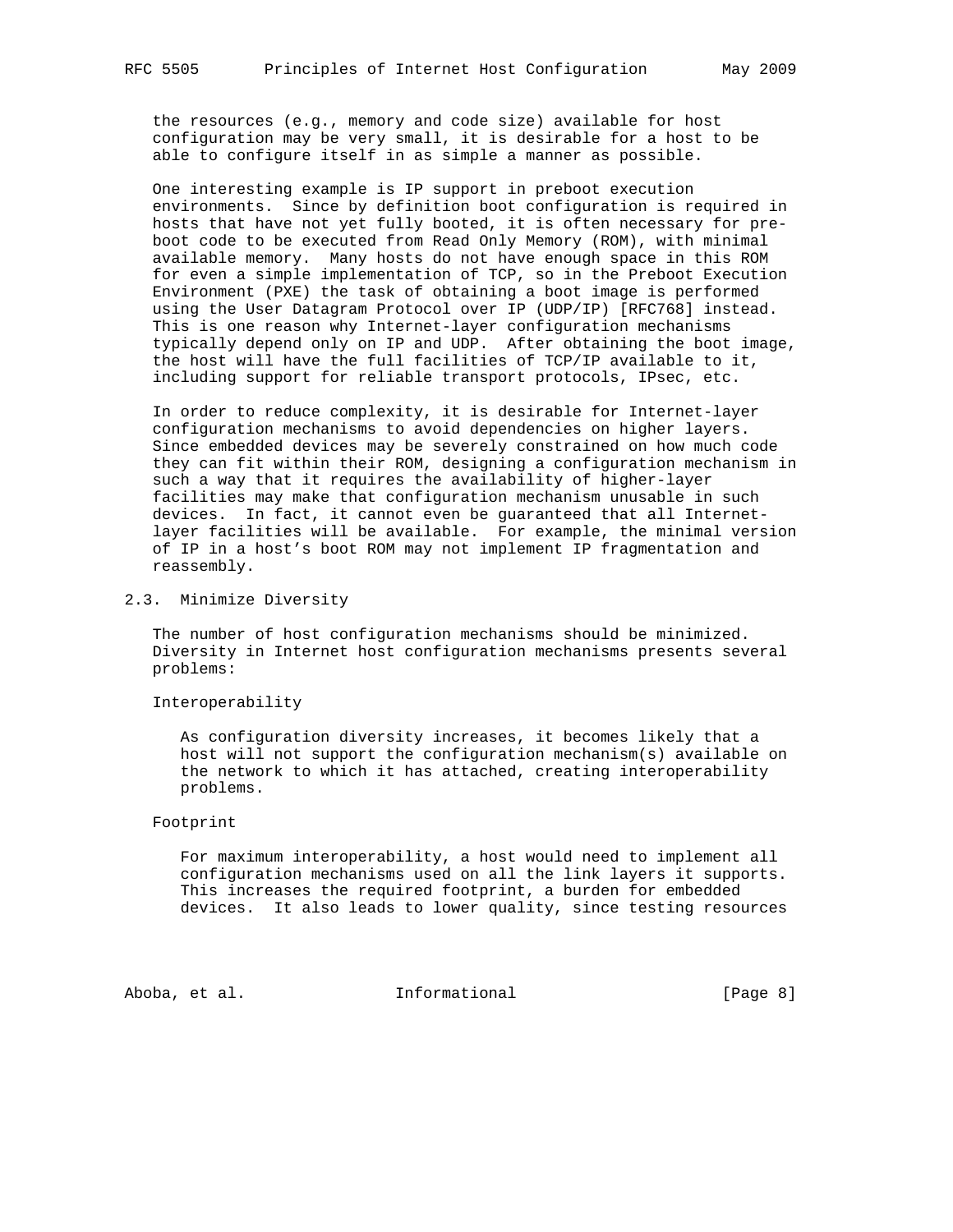(both formal testing, and real-world operational use) are spread more thinly -- the more different configuration mechanisms a device supports, the less testing each one is likely to undergo.

# Redundancy

 To support diversity in host configuration mechanisms, operators would need to support multiple configuration services to ensure that hosts connecting to their networks could configure themselves. This represents an additional expense for little benefit.

#### Latency

 As configuration diversity increases, hosts supporting multiple configuration mechanisms may spend increasing effort to determine which mechanism(s) are supported. This adds to configuration latency.

#### Conflicts

 Whenever multiple mechanisms are available, it is possible that multiple configurations will be returned. To handle this, hosts would need to merge potentially conflicting configurations. This would require conflict-resolution logic, such as ranking of potential configuration sources, increasing implementation complexity.

# Additional traffic

 To limit configuration latency, hosts may simultaneously attempt to obtain configuration by multiple mechanisms. This can result in increasing on-the-wire traffic, both from use of multiple mechanisms as well as from retransmissions within configuration mechanisms not implemented on the network.

#### Security

 Support for multiple configuration mechanisms increases the attack surface without any benefit.

# 2.4. Lower-Layer Independence

 "Architectural Principles of the Internet" [RFC1958] states, "Modularity is good. If you can keep things separate, do so."

Aboba, et al.  $\qquad \qquad$  Informational  $[Page 9]$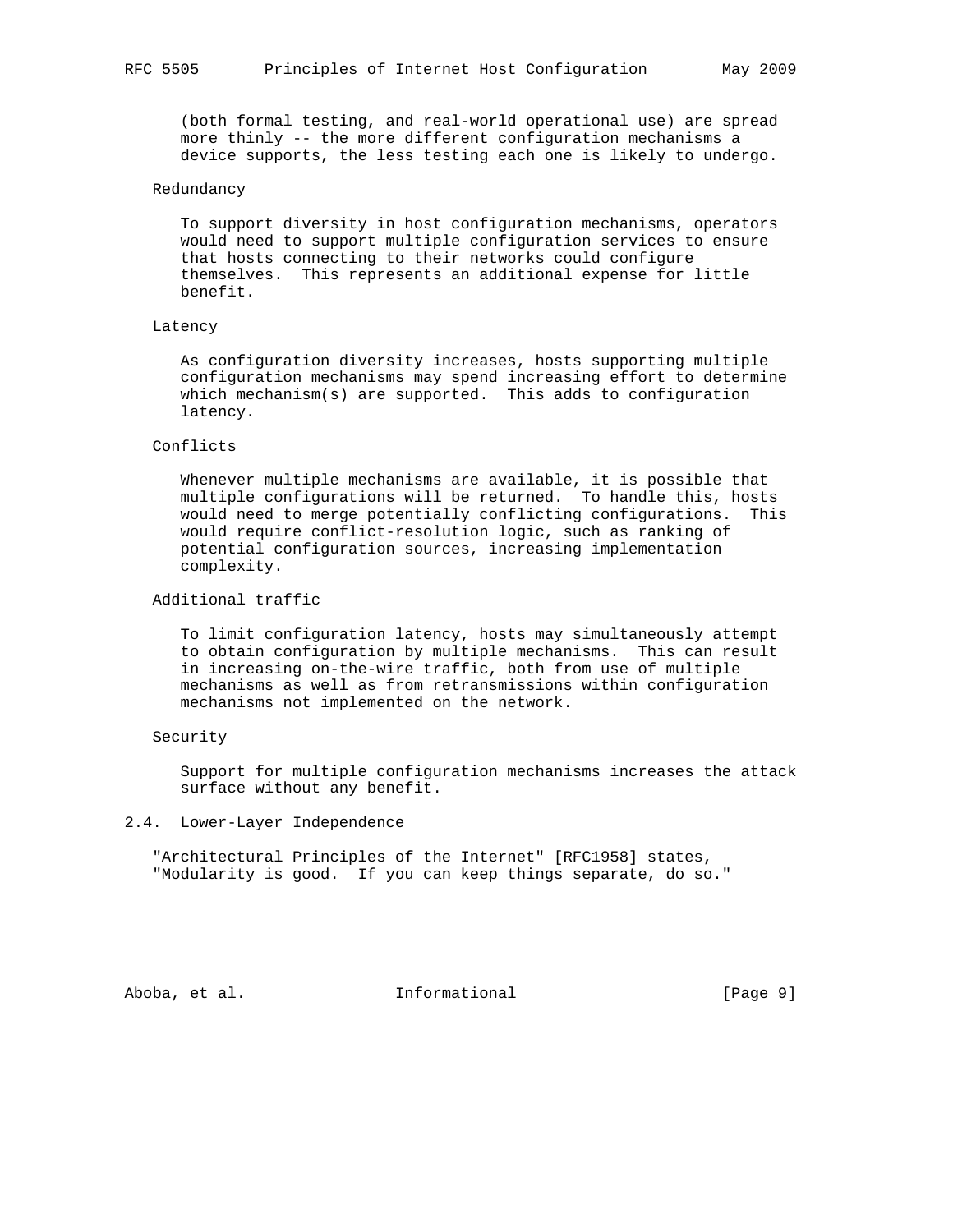It is becoming increasingly common for hosts to support multiple network access mechanisms, including dialup, wireless, and wired local area networks; wireless metropolitan and wide area networks; etc. The proliferation of network access mechanisms makes it desirable for hosts to be able to configure themselves on multiple networks without adding configuration code specific to each new link layer.

 As a result, it is highly desirable for Internet host configuration mechanisms to be independent of the underlying lower layer. That is, only the link-layer protocol (whether it be a physical link or a virtual tunnel link) should be explicitly aware of link-layer parameters (although those link-layer parameters may be configured by general Internet-layer mechanisms). Introduction of lower-layer dependencies increases the likelihood of interoperability problems and adds Internet-layer configuration mechanisms that hosts need to implement.

 Lower-layer dependencies can be best avoided by keeping Internet host configuration above the link layer, thereby enabling configuration to be handled for any link layer that supports IP. In order to provide media independence, Internet host configuration mechanisms should be link-layer protocol independent.

 While there are examples of Internet-layer configuration within the link layer (such as in PPP IPv4CP [RFC1332] and "Mobile radio interface Layer 3 specification; Core network protocols; Stage 3 (Release 5)" [3GPP-24.008]), this approach has disadvantages. These include the extra complexity of implementing different mechanisms on different link layers and the difficulty in adding new higher-layer parameters that would require defining a mechanism in each link-layer protocol.

 For example, "PPP Internet Protocol Control Protocol Extensions for Name Server Addresses" [RFC1877] was developed prior to the definition of the DHCPINFORM message in "Dynamic Host Configuration Protocol" [RFC2131]; at that time, Dynamic Host Configuration Protocol (DHCP) servers had not been widely implemented on access devices or deployed in service provider networks. While the design of IPv4CP was appropriate in 1992, it should not be taken as an example that new link-layer technologies should emulate. Indeed, in order to "actively advance PPP's most useful extensions to full standard, while defending against further enhancements of questionable value", "IANA Considerations for the Point-to-Point Protocol (PPP)" [RFC3818] changed the allocation of PPP numbers (including IPv4CP extensions) so as to no longer be "first come first served".

Aboba, et al. 10 Informational 10 [Page 10]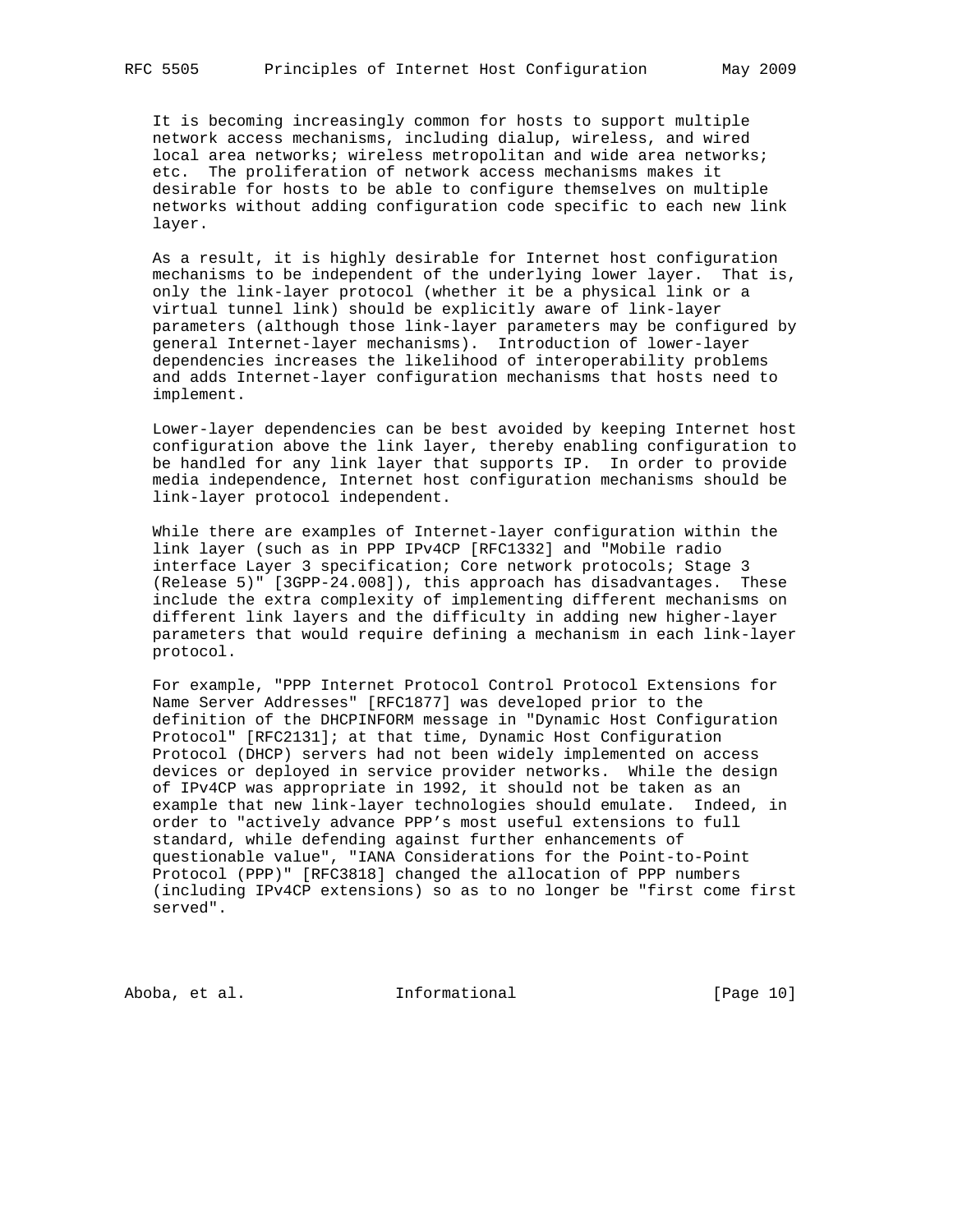In IPv6, where link-layer-independent mechanisms such as stateless autoconfiguration [RFC4862] and stateless DHCPv6 [RFC3736] are available, PPP IPv6CP [RFC5072] configures an Interface-Identifier that is similar to a Media Access Control (MAC) address. This enables PPP IPv6CP to avoid duplicating DHCPv6 functionality.

 However, Internet Key Exchange Version 2 (IKEv2) [RFC4306] utilizes the same approach as PPP IPv4CP by defining a Configuration Payload for Internet host configuration for both IPv4 and IPv6. While the IKEv2 approach reduces the number of packet exchanges, "Dynamic Host Configuration Protocol (DHCPv4) Configuration of IPsec Tunnel Mode" [RFC3456] points out that leveraging DHCP has advantages in terms of address management integration, address pool management, reconfiguration, and fail-over.

 Extensions to link-layer protocols for the purpose of Internet-, transport-, or application-layer configuration (including server configuration) should be avoided. Such extensions can negatively affect the properties of a link as seen by higher layers. For example, if a link-layer protocol (or tunneling protocol) configures individual IPv6 addresses and precludes using any other addresses, then applications that want to use privacy extensions [RFC4941] may not function well. Similar issues may arise for other types of addresses, such as Cryptographically Generated Addresses [RFC3972].

 Avoiding lower-layer dependencies is desirable even where the lower layer is link independent. For example, while the Extensible Authentication Protocol (EAP) may be run over any link satisfying its requirements (see Section 3.1 of [RFC3748]), many link layers do not support EAP and therefore Internet-layer configuration mechanisms that depend on EAP would not be usable on links that support IP but not EAP.

# 2.5. Configuration Is Not Access Control

 Network access authentication and authorization is a distinct problem from Internet host configuration. Therefore, network access authentication and authorization is best handled independently of the Internet and higher-layer configuration mechanisms.

 Having an Internet- or higher-layer protocol authenticate clients is appropriate to prevent resource exhaustion of a scarce resource on the server (such as IP addresses or prefixes), but not for preventing hosts from obtaining access to a link. If the user can manually configure the host, requiring authentication in order to obtain configuration parameters (such as an IP address) has little value. Network administrators who wish to control access to a link can better achieve this using technologies like Port-Based Network Access

Aboba, et al. 10. Informational 1. [Page 11]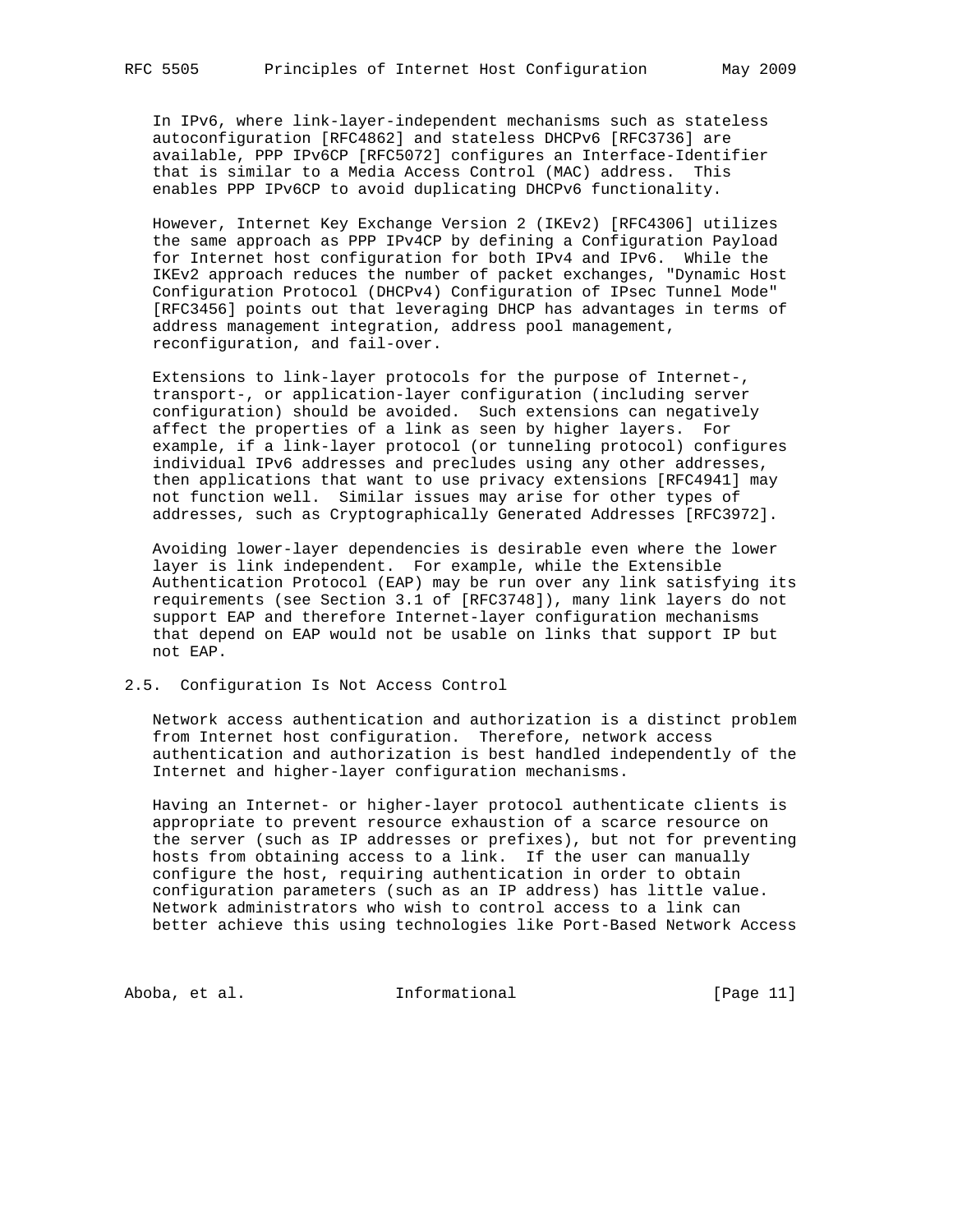Control [IEEE-802.1X]. Note that client authentication is not required for Stateless DHCPv6 [RFC3736] since it does not result in allocation of any limited resources on the server.

- 3. Additional Discussion
- 3.1. Reliance on General-Purpose Mechanisms

 Protocols should either be self-configuring (especially where fate sharing is important), or use general-purpose configuration mechanisms (such as DHCP or a service discovery protocol, as noted in Section 3.2). The choice should be made taking into account the architectural principles discussed in Section 2.

 Taking into account the general-purpose configuration mechanisms currently available, we see little need for development of additional general-purpose configuration mechanisms.

 When defining a new host parameter, protocol designers should first consider whether configuration is indeed necessary (see Section 2.1).

 If configuration is necessary, in addition to considering fate sharing (see Section 3.2.1), protocol designers should consider:

- 1. The organizational implications for administrators. For example, routers and servers are often administered by different sets of individuals, so that configuring a router with server parameters may require cross-group collaboration.
- 2. Whether the need is to configure a set of interchangeable servers or to select a particular server satisfying a set of criteria. See Section 3.2.
- 3. Whether IP address(es) should be configured, or name(s). See Section 3.3.
- 4. If IP address(es) are configured, whether IPv4 and IPv6 addresses should be configured simultaneously or separately. See Section 3.4.
- 5. Whether the parameter is a per-interface or a per-host parameter. For example, configuration protocols such as DHCP run on a per interface basis and hence are more appropriate for per-interface parameters.

Aboba, et al. 10 Informational 1999 [Page 12]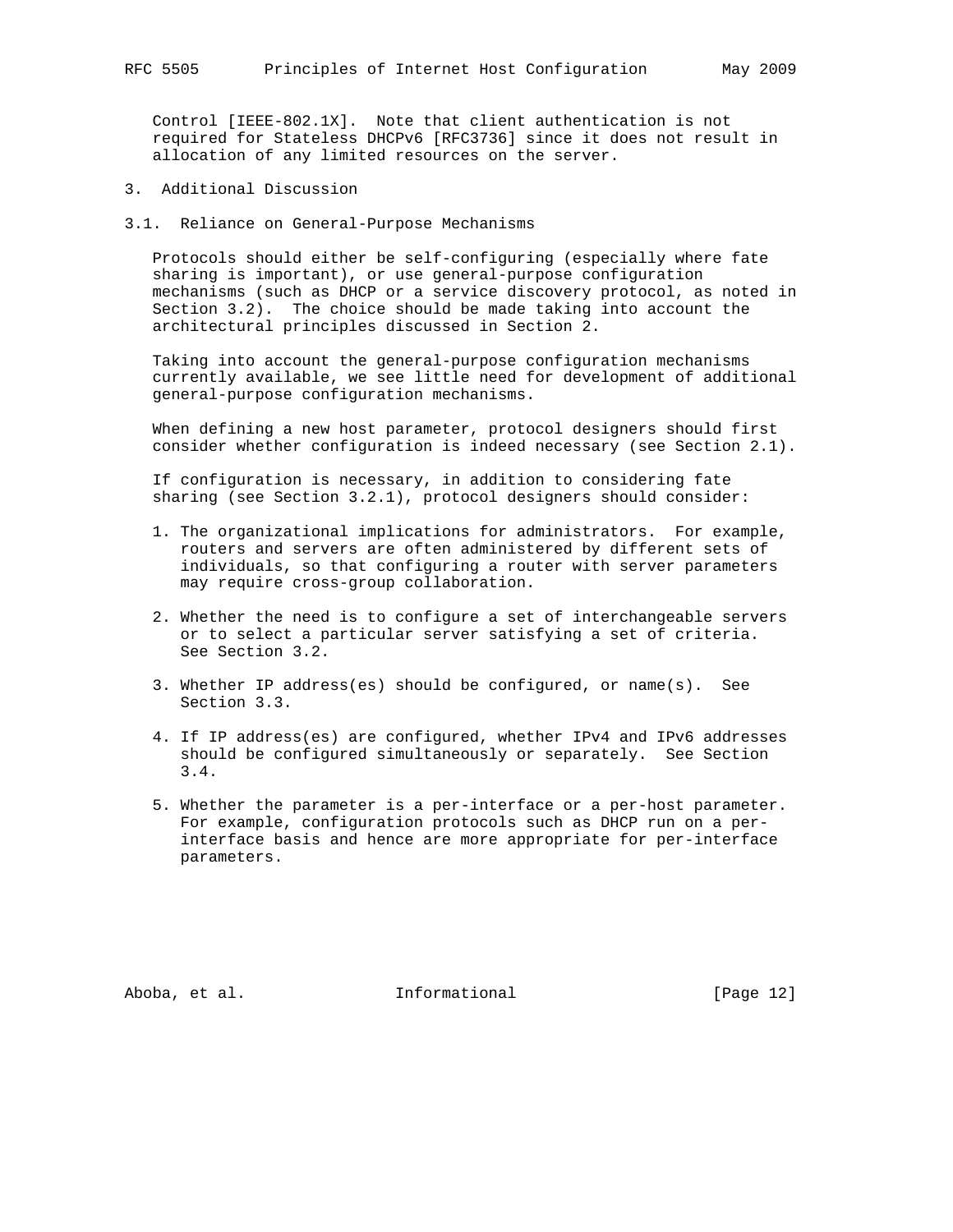6. How per-interface configuration affects host-wide behavior. For example, whether the host should select a subset of the per interface configurations, or whether the configurations are to merged, and if so, how this is done. See Section 3.5.

# 3.2. Relationship between IP Configuration and Service Discovery

 Higher-layer configuration often includes configuring server addresses. The question arises as to how this differs from "service discovery" as provided by Service Discovery protocols such as "Service Location Protocol, Version 2" (SLPv2) [RFC2608] or "DNS- Based Service Discovery" (DNS-SD) [DNS-SD].

 In Internet host configuration mechanisms such as DHCP, if multiple server instances are provided, they are considered interchangeable. For example, in a list of time servers, the servers are considered interchangeable because they all provide the exact same service - telling you the current time. In a list of local caching DNS servers, the servers are considered interchangeable because they all should give you the same answer to any DNS query. In service discovery protocols, on the other hand, a host desires to find a server satisfying a particular set of criteria, which may vary by request. When printing a document, it is not the case that any printer will do. The speed, capabilities, and physical location of the printer matter to the user.

 Information learned via DHCP is typically learned once, at boot time, and after that may be updated only infrequently (e.g., on DHCP lease renewal), if at all. This makes DHCP appropriate for information that is relatively static and unchanging over these time intervals. Boot-time discovery of server addresses is appropriate for service types where there are a small number of interchangeable servers that are of interest to a large number of clients. For example, listing time servers in a DHCP packet is appropriate because an organization may typically have only two or three time servers, and most hosts will be able to make use of that service. Listing all the printers or file servers at an organization is a lot less useful, because the list may contain hundreds or thousands of entries, and on a given day a given user may not use any of the printers in that list.

 Service discovery protocols can support discovery of servers on the Internet, not just those within the local administrative domain. For example, see "Remote Service Discovery in the Service Location Protocol (SLP) via DNS SRV" [RFC3832] and DNS-Based Service Discovery [DNS-SD]. Internet host configuration mechanisms such as DHCP, on the other hand, typically assume the server or servers in the local administrative domain contain the authoritative set of information.

Aboba, et al. 10 Informational 1999 [Page 13]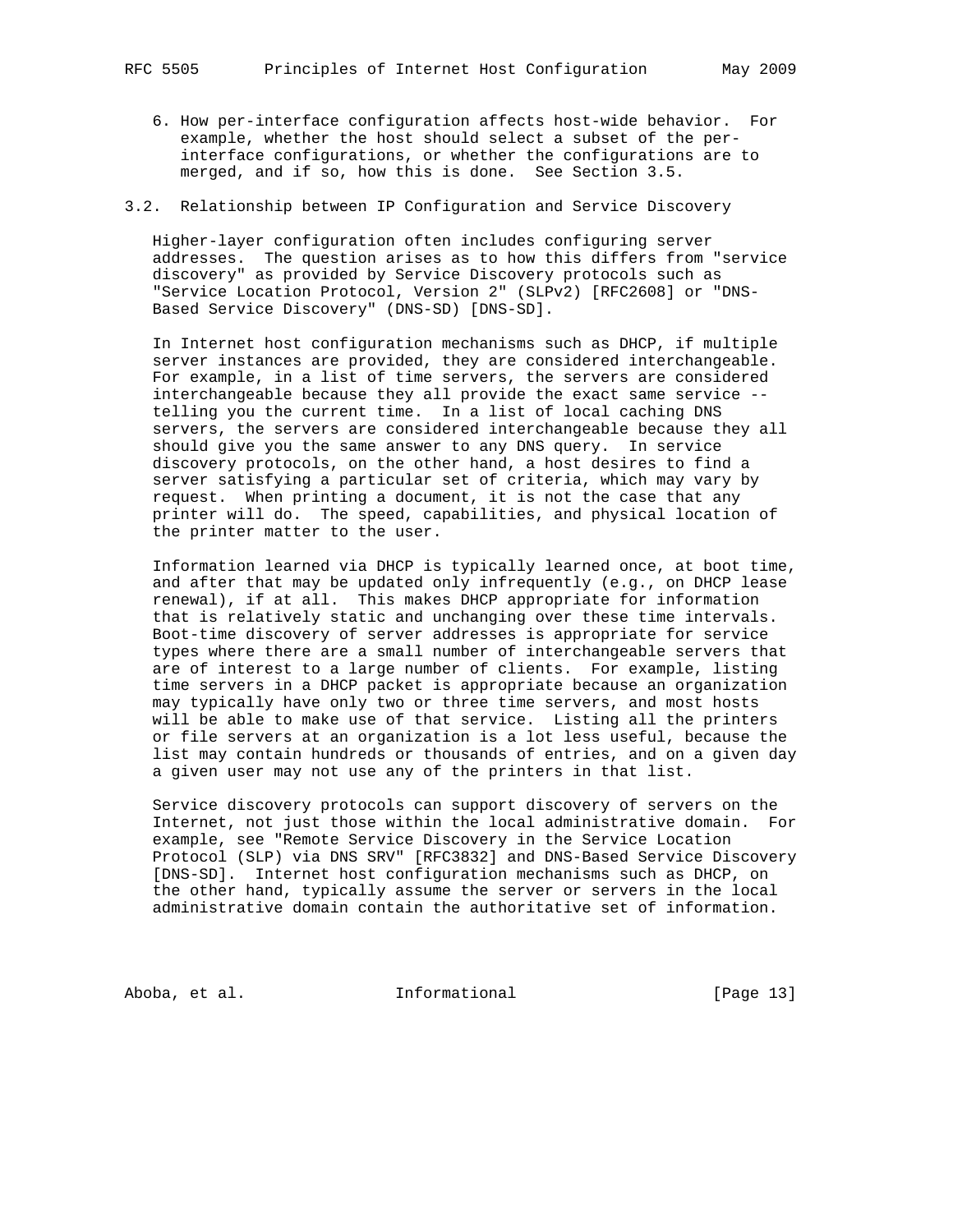For the service discovery problem (i.e., where the criteria varies on a per-request basis, even from the same host), protocols should either be self-discovering (if fate sharing is critical), or use a general-purpose service discovery mechanism.

 In order to avoid a dependency on multicast routing, it is necessary for a host to either restrict discovery to services on the local link or to discover the location of a Directory Agent (DA). Since the DA may not be available on the local link, service discovery beyond the local link is typically dependent on a mechanism for configuring the DA address or name. As a result, service discovery protocols can typically not be relied upon for obtaining basic Internet-layer configuration, although they can be used to obtain higher-layer configuration parameters.

### 3.2.1. Fate Sharing

 If a server (or set of servers) is needed to get a set of configuration parameters, "fate sharing" (Section 2.3 of [RFC1958]) is preserved if those parameters are ones that cannot be usefully used without those servers being available. In this case, successfully obtaining those parameters via other means has little benefit if they cannot be used because the required servers are not available. The possibility of incorrect information being configured is minimized if there is only one machine that is authoritative for the information (i.e., there is no need to keep multiple authoritative servers in sync). For example, learning default gateways via Router Advertisements provides perfect fate sharing. That is, gateway addresses can be obtained if and only if they can actually be used. Similarly, obtaining DNS server configuration from a DNS server would provide fate sharing since the configuration would only be obtainable if the DNS server were available.

 While fate sharing is a desirable property of a configuration mechanism, in some situations fate sharing may not be possible. When utilized to discover services on the local link, service discovery protocols typically provide for fate sharing, since hosts providing service information typically also provide the services. However, this is no longer the case when service discovery is assisted by a Directory Agent (DA). First of all, the DA's list of operational servers may not be current, so it is possible that the DA may provide clients with service information that is out of date. For example, a DA's response to a client's service discovery query may contain stale information about servers that are no longer operational. Similarly, recently introduced servers might not yet have registered themselves with the DA. Furthermore, the use of a DA for service discovery also introduces a dependency on whether the DA is operational, even though the DA is typically not involved in the delivery of the service.

Aboba, et al. 10. Informational 1. [Page 14]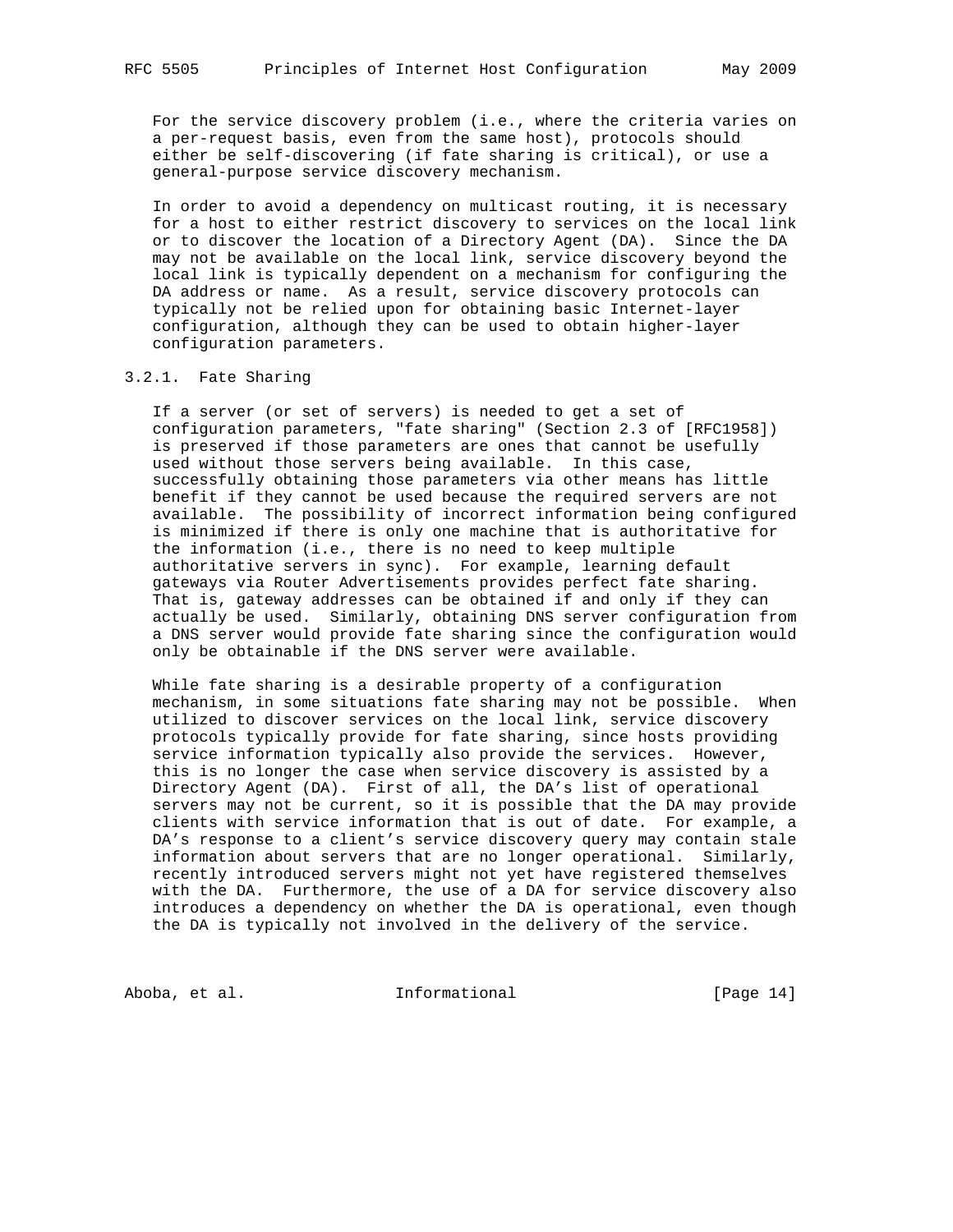Similar limitations exist for other server-based configuration mechanisms such as DHCP. Typically DHCP servers do not check for the liveness of the configuration information they provide, and do not discover new configuration information automatically. As a result, there is no guarantee that configuration information will be current.

 Section 3.3 of "IPv6 Host Configuration of DNS Server Information Approaches" [RFC4339] discusses the use of well-known anycast addresses for discovery of DNS servers. The use of anycast addresses enables fate sharing, even where the anycast address is provided by an unrelated server. However, in order to be universally useful, this approach would require allocation of one or more well-known anycast addresses for each service. Configuration of more than one anycast address is desirable to allow the client to fail over faster than would be possible from routing protocol convergence.

# 3.3. Discovering Names vs. Addresses

 In discovering servers other than name resolution servers, it is possible to either discover the IP addresses of the server(s), or to discover names, each of which may resolve to a list of addresses.

 It is typically more efficient to obtain the list of addresses directly, since this avoids the extra name resolution steps and accompanying latency. On the other hand, where servers are mobile, the name-to-address binding may change, requiring a fresh set of addresses to be obtained. Where the configuration mechanism does not support fate sharing (e.g., DHCP), providing a name rather than an address can simplify operations, assuming that the server's new address is manually or automatically updated in the DNS; in this case, there is no need to re-do parameter configuration, since the name is still valid. Where fate sharing is supported (e.g., service discovery protocols), a fresh address can be obtained by re initiating parameter configuration.

 In providing the IP addresses for a set of servers, it is desirable to distinguish which IP addresses belong to which servers. If a server IP address is unreachable, this enables the host to try the IP address of another server, rather than another IP address of the same server, in case the server is down. This can be enabled by distinguishing which addresses belong to the same server.

# 3.4. Dual-Stack Issues

 One use for learning a list of interchangeable server addresses is for fault tolerance, in case one or more of the servers are unresponsive. Hosts will typically try the addresses in turn, only attempting to use the second and subsequent addresses in the list if

Aboba, et al. Informational [Page 15]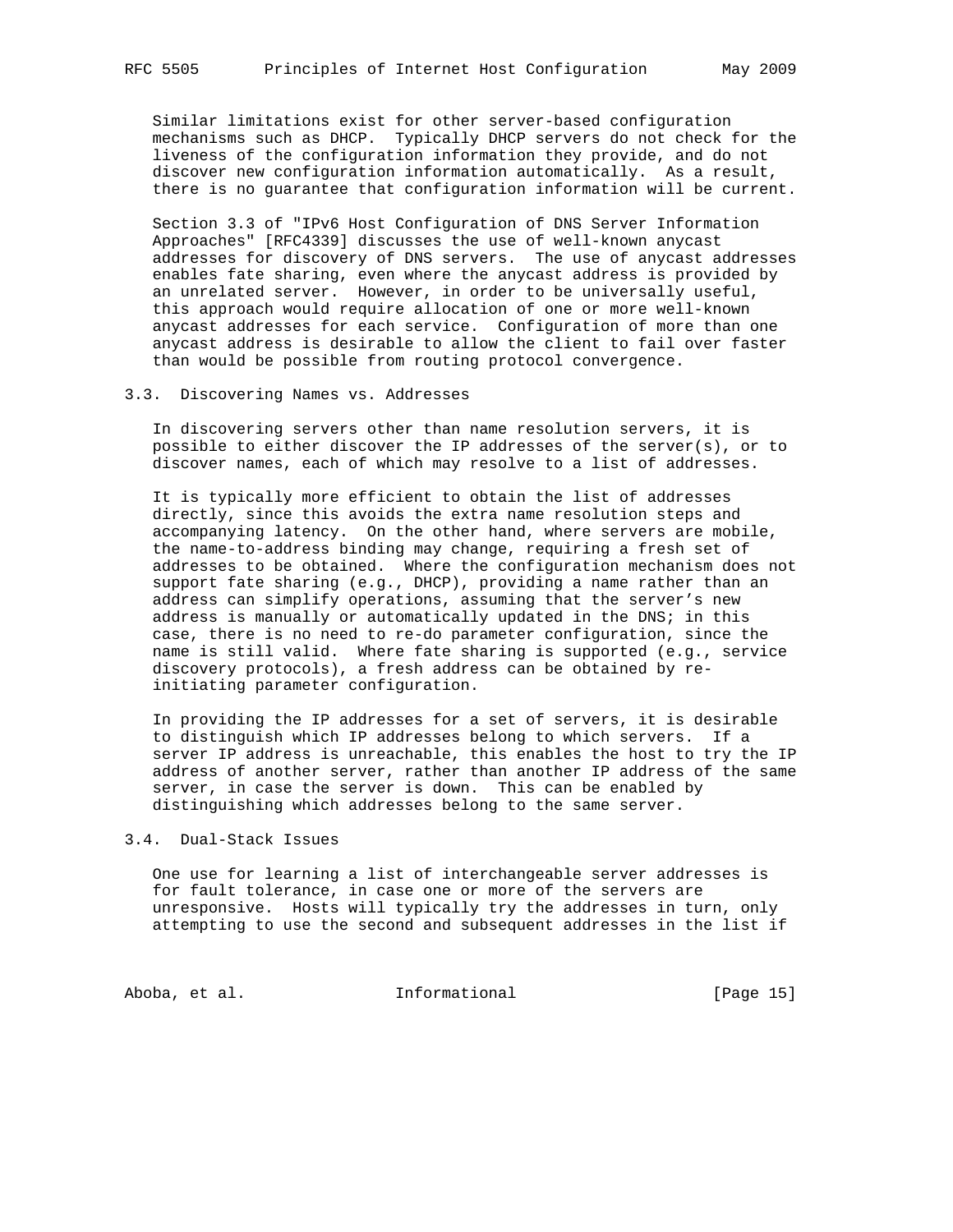the first one fails to respond quickly enough. In such cases, having the list sorted in order of expected likelihood of success will help clients get results faster. For hosts that support both IPv4 and IPv6, it is desirable to obtain both IPv4 and IPv6 server addresses within a single list. Obtaining IPv4 and IPv6 addresses in separate lists, without indicating which server(s) they correspond to, requires the host to use a heuristic to merge the lists.

 For example, assume there are two servers, A and B, each with one IPv4 address and one IPv6 address. If the first address the host should try is (say) the IPv6 address of server A, then the second address the host should try, if the first one fails, would generally be the IPv4 address of server B. This is because the failure of the first address could be due to either server A being down, or some problem with the host's IPv6 address, or a problem with connectivity to server A. Trying the IPv4 address next is preferred since the reachability of the IPv4 address is independent of all potential failure causes.

 If the list of IPv4 server addresses were obtained separately from the list of IPv6 server addresses, a host trying to merge the lists would not know which IPv4 addresses belonged to the same server as the IPv6 address it just tried. This can be solved either by explicitly distinguishing which addresses belong to which server or, more simply, by configuring the host with a combined list of both IPv4 and IPv6 addresses. Note that the same issue can arise with any mechanism (e.g., DHCP, DNS, etc.) for obtaining server IP addresses.

 Configuring a combined list of both IPv4 and IPv6 addresses gives the configuration mechanism control over the ordering of addresses, as compared with configuring a name and allowing the host resolver to determine the address list ordering. See "Dynamic Host Configuration Protocol (DHCP): IPv4 and IPv6 Dual-Stack Issues" [RFC4477] for more discussion of dual-stack issues in the context of DHCP.

# 3.5. Relationship between Per-Interface and Per-Host Configuration

 Parameters that are configured or acquired on a per-interface basis can affect behavior of the host as a whole. Where only a single configuration can be applied to a host, the host may need to prioritize the per-interface configuration information in some way (e.g., most trusted to least trusted). If the host needs to merge per-interface configuration to produce a host-wide configuration, it may need to take the union of the per-host configuration parameters and order them in some way (e.g., highest speed interface to lowest speed interface). Which procedure is to be applied and how this is accomplished may vary depending on the parameter being configured. Examples include:

Aboba, et al. 10 Informational 1999 [Page 16]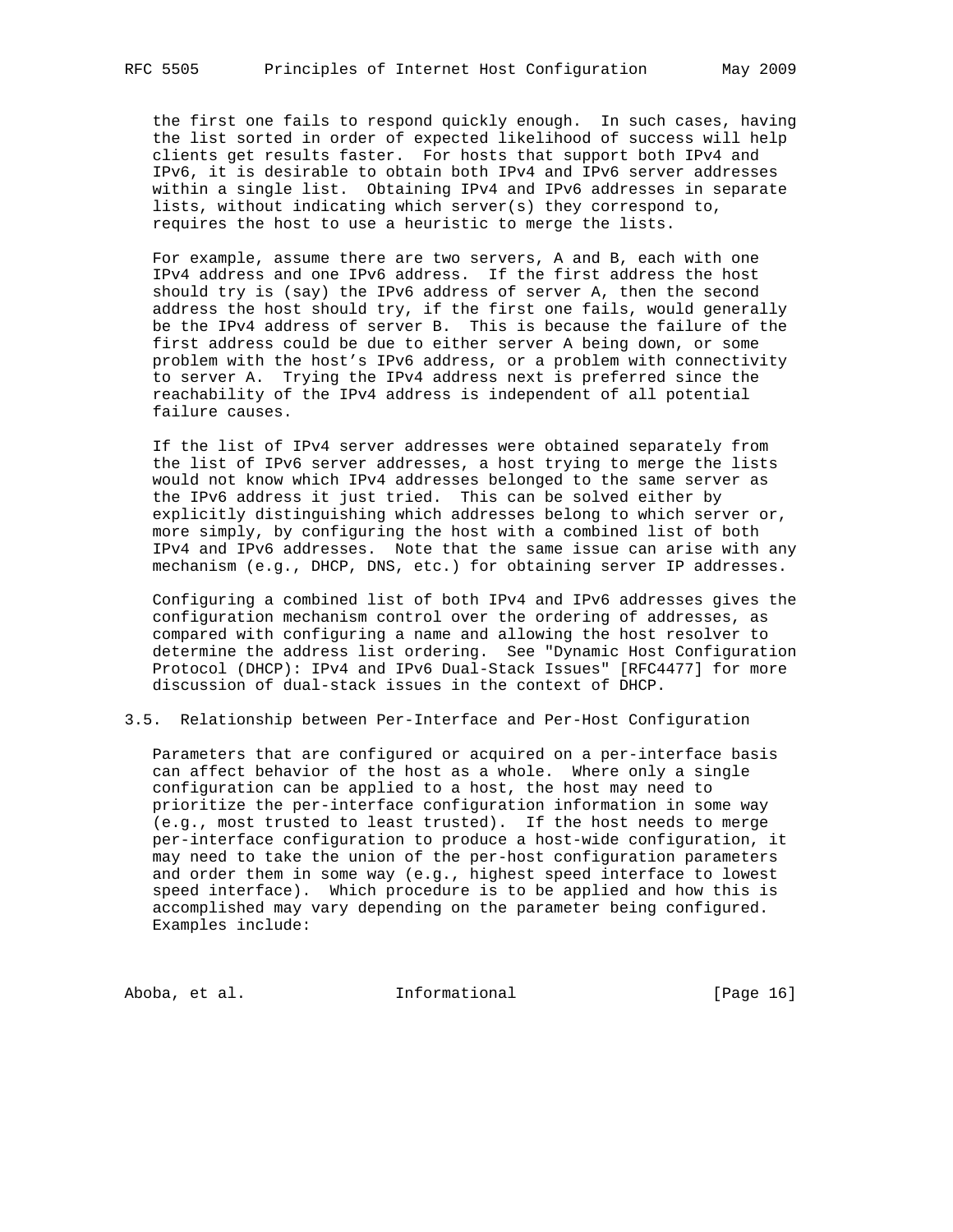# Boot service configuration

 While boot service configuration can be provided on multiple interfaces, a given host may be limited in the number of boot loads that it can handle simultaneously. For example, a host not supporting virtualization may only be capable of handling a single boot load at a time, or a host capable of supporting N virtual machines may only be capable of handling up to N simultaneous boot loads. As a result, a host may need to select which boot load(s) it will act on, out of those configured on a per-interface basis. This requires that the host prioritize them (e.g., most to least trusted).

### Name service configuration

 While name service configuration is provided on a per-interface basis, name resolution configuration typically will affect behavior of the host as a whole. For example, given the configuration of DNS server addresses and searchlist parameters on each interface, the host determines what sequence of name service queries is to be sent on which interfaces.

 Since the algorithms used to determine per-host behavior based on per-interface configuration can affect interoperability, it is important for these algorithms to be understood by implementers. We therefore recommend that documents defining per-interface mechanisms for acquiring per-host configuration (e.g., DHCP or IPv6 Router Advertisement options) include guidance on how to deal with multiple interfaces. This may include discussions of the following items:

- 1. Merging. How are per-interface configurations combined to produce a per-host configuration? Is a single configuration selected, or is the union of the configurations taken?
- 2. Prioritization. Are the per-interface configurations prioritized as part of the merge process? If so, what are some of the considerations to be taken into account in prioritization?
- 4. Security Considerations

 Secure IP configuration presents a number of challenges. In addition to denial-of-service and man-in-the-middle attacks, attacks on configuration mechanisms may target particular parameters. For example, attackers may target DNS server configuration in order to support subsequent phishing or pharming attacks such as those described in "New trojan in mass DNS hijack" [DNSTrojan]. A number of issues exist with various classes of parameters, as discussed in Section 2.6, Section 4.2.7 of "IPv6 Neighbor Discovery (ND) Trust

Aboba, et al. 10 Informational 1999 [Page 17]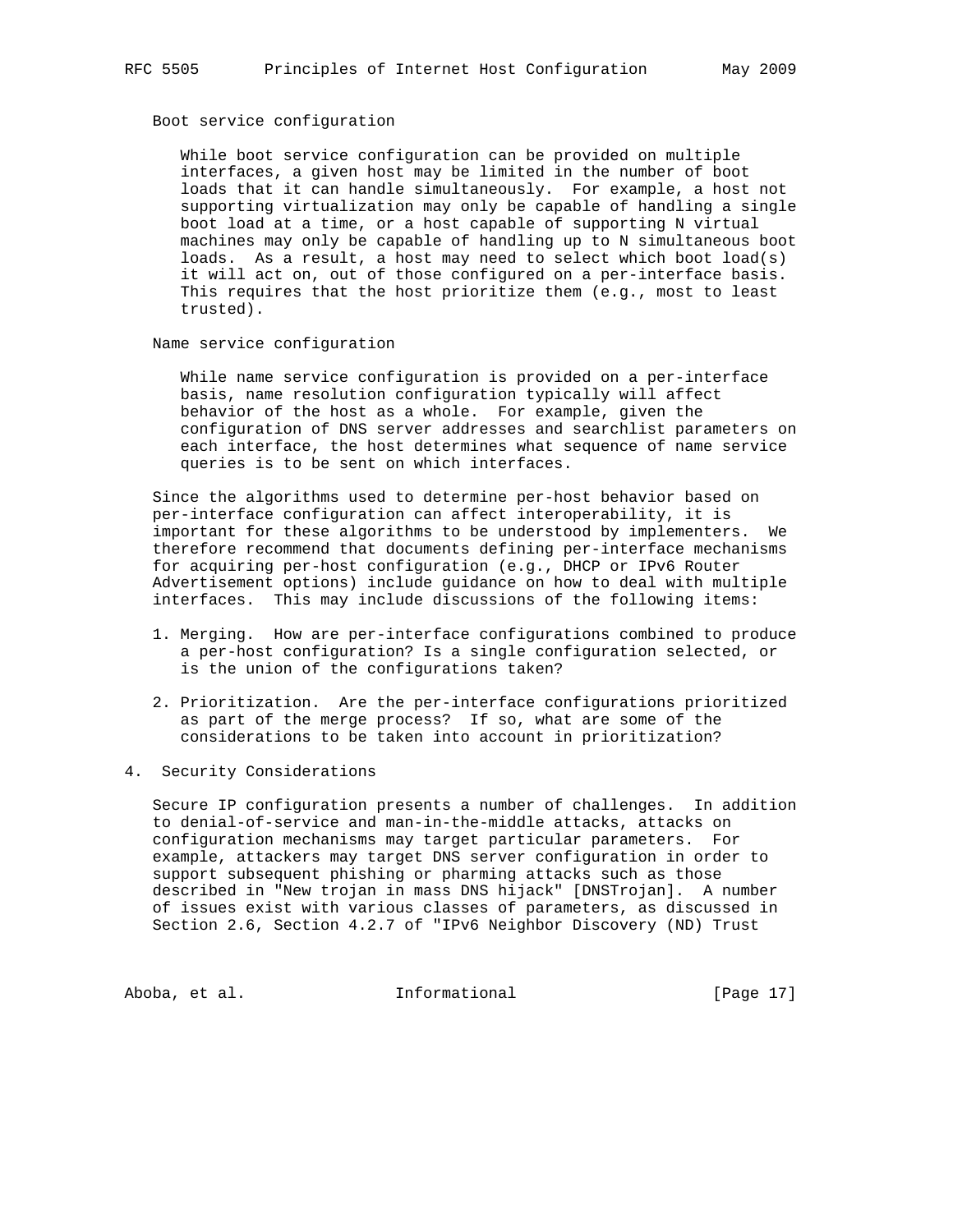Models and Threats" [RFC3756], Section 1.1 of "Authentication for DHCP Messages" [RFC3118], and Section 23 of "Dynamic Host Configuration Protocol for IPv6 (DHCPv6)" [RFC3315]. Given the potential vulnerabilities, hosts often restrict support for DHCP options to the minimum set required to provide basic TCP/IP configuration.

 Since boot configuration determines the boot image to be run by the host, a successful attack on boot configuration could result in an attacker gaining complete control over a host. As a result, it is particularly important that boot configuration be secured. Approaches to boot configuration security are described in "Bootstrapping Clients using the Internet Small Computer System Interface (iSCSI) Protocol" [RFC4173] and "Preboot Execution Environment (PXE) Specification" [PXE].

# 4.1. Configuration Authentication

 The techniques available for securing Internet-layer configuration are limited. While it is technically possible to perform a very limited subset of IP networking operations without an IP address, the capabilities are severely restricted. A host without an IP address cannot receive conventional unicast IP packets, only IP packets sent to the broadcast or a multicast address. Configuration of an IP address enables the use of IP fragmentation; packets sent from the unknown address cannot be reliably reassembled, since fragments from multiple hosts using the unknown address might be reassembled into a single IP packet. Without an IP address, it is not possible to take advantage of security facilities such as IPsec, specified in "Security Architecture for the Internet Protocol" [RFC4301] or Transport Layer Security (TLS) [RFC5246]. As a result, configuration security is typically implemented within the configuration protocols themselves.

 PPP [RFC1661] does not support secure negotiation within IPv4CP [RFC1332] or IPv6CP [RFC5072], enabling an attacker with access to the link to subvert the negotiation. In contrast, IKEv2 [RFC4306] provides encryption, integrity, and replay protection for configuration exchanges.

 Where configuration packets are only expected to originate on particular links or from particular hosts, filtering can help control configuration spoofing. For example, a wireless access point usually has no reason to forward broadcast DHCP DISCOVER packets to its wireless clients, and usually should drop any DHCP OFFER packets received from those wireless clients, since, generally speaking, wireless clients should be requesting addresses from the network, not

Aboba, et al. 10 Informational 1999 [Page 18]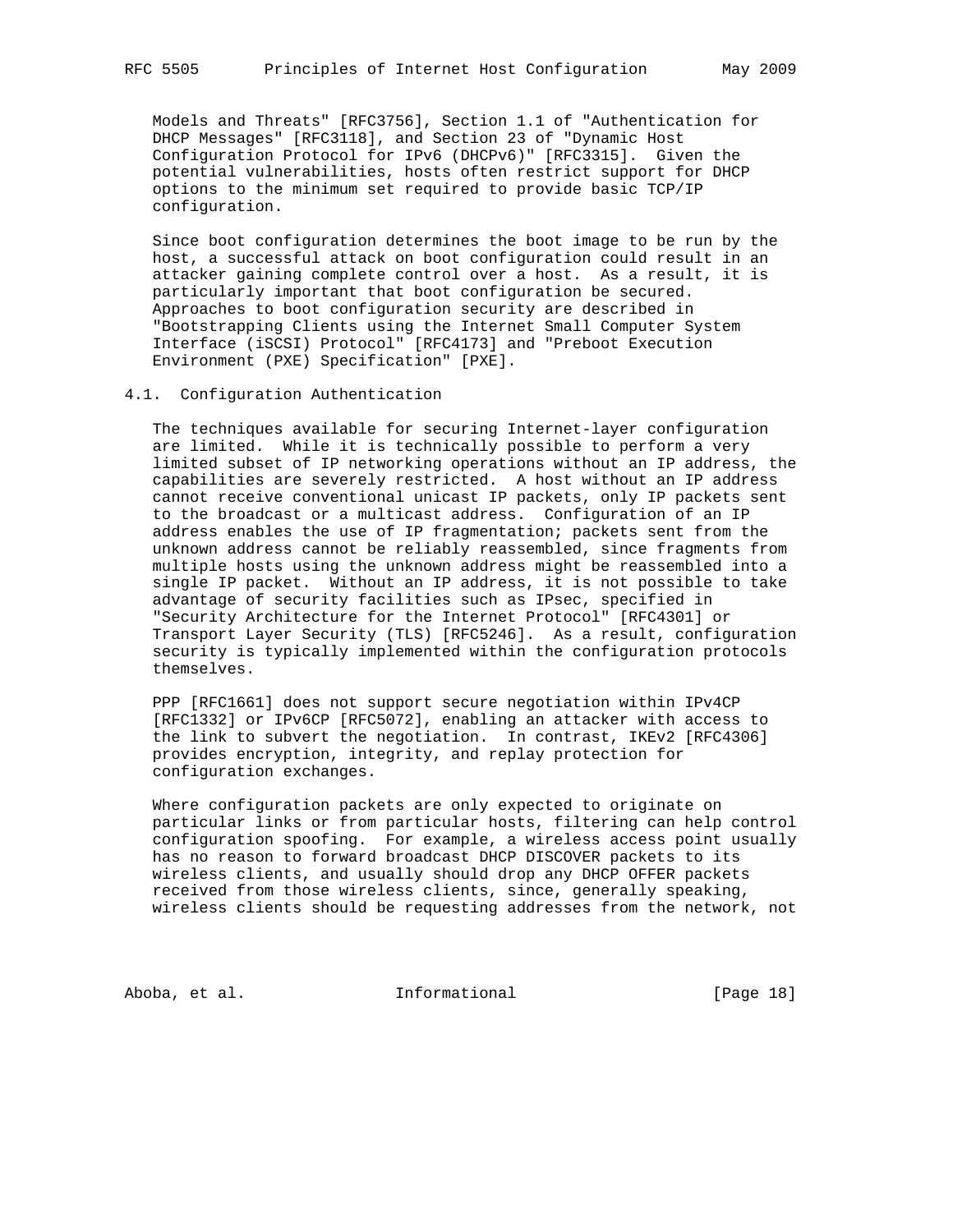offering them. To prevent spoofing, communication between the DHCP relay and servers can be authenticated and integrity protected using a mechanism such as IPsec.

 Internet-layer secure configuration mechanisms include SEcure Neighbor Discovery (SEND) [RFC3971] for IPv6 stateless address autoconfiguration [RFC4862], or DHCP authentication for stateful address configuration. DHCPv4 [RFC2131] initially did not include support for security; this was added in "Authentication for DHCP Messages" [RFC3118]. DHCPv6 [RFC3315] included security support. However, DHCP authentication is not widely implemented for either DHCPv4 or DHCPv6.

 Higher-layer configuration can make use of a wider range of security techniques. When DHCP authentication is supported, higher-layer configuration parameters provided by DHCP can be secured. However, even if a host does not support DHCPv6 authentication, higher-layer configuration via Stateless DHCPv6 [RFC3736] can still be secured with IPsec.

 Possible exceptions can exist where security facilities are not available until later in the boot process. It may be difficult to secure boot configuration even once the Internet layer has been configured, if security functionality is not available until after boot configuration has been completed. For example, it is possible that Kerberos, IPsec, or TLS will not be available until later in the boot process; see "Bootstrapping Clients using the Internet Small Computer System Interface (iSCSI) Protocol" [RFC4173] for discussion.

 Where public key cryptography is used to authenticate and integrity protect configuration, hosts need to be configured with trust anchors in order to validate received configuration messages. For a node that visits multiple administrative domains, acquiring the required trust anchors may be difficult.

- 5. Informative References
	- [3GPP-24.008] 3GPP TS 24.008 V5.8.0, "Mobile radio interface Layer 3 specification; Core network protocols; Stage 3 (Release 5)", June 2003.
	- [DNSTrojan] Goodin, D., "New trojan in mass DNS hijack", The Register, December 5, 2008, http://www.theregister.co.uk/2008/12/05/ new\_dnschanger\_hijacks/
	- [IEN116] J. Postel, "Internet Name Server", IEN 116, August 1979, http://www.ietf.org/rfc/ien/ien116.txt

Aboba, et al. 10 Informational 19 [Page 19]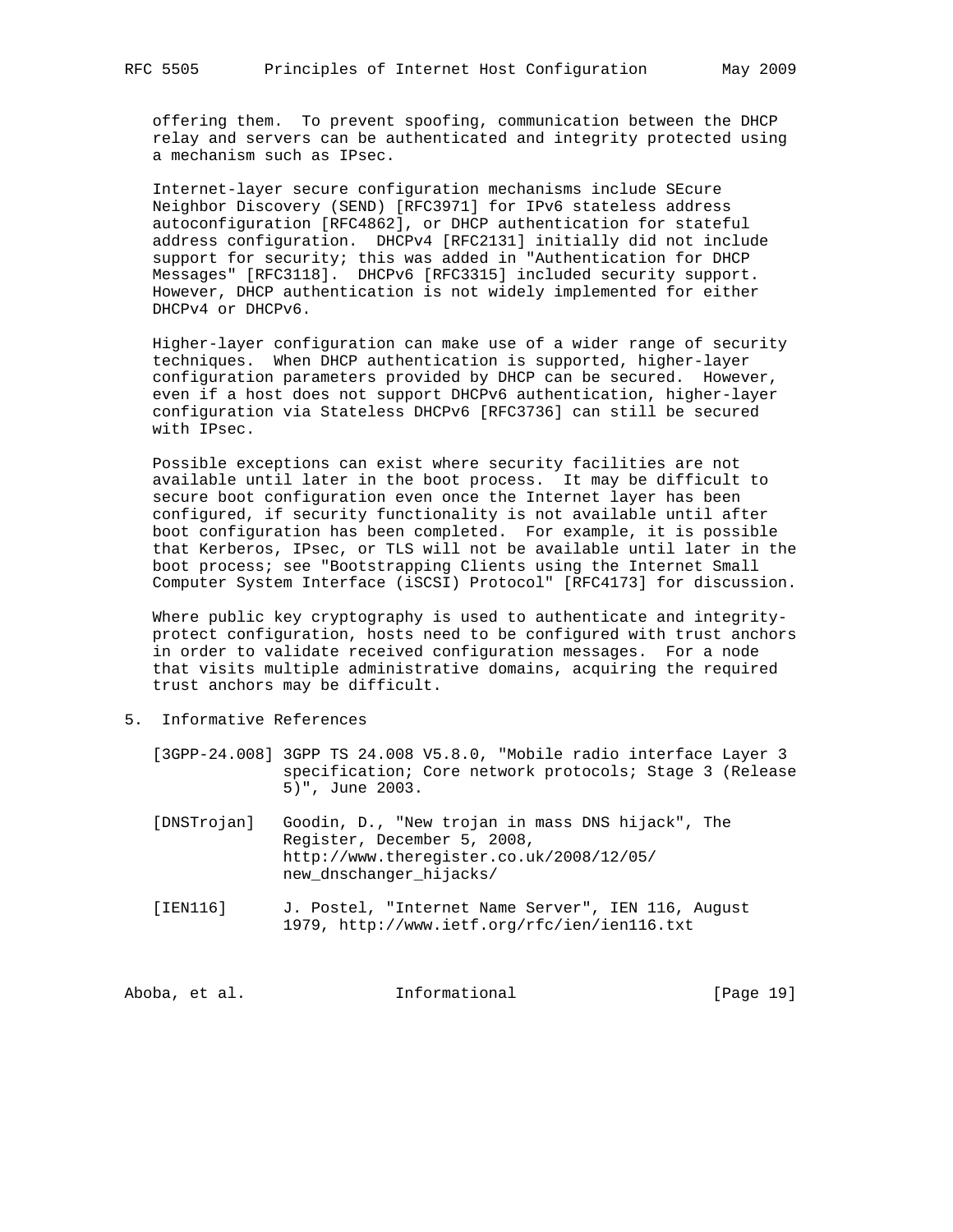- [IEEE-802.1X] Institute of Electrical and Electronics Engineers, "Local and Metropolitan Area Networks: Port-Based Network Access Control", IEEE Standard 802.1X-2004, December 2004.
- [DNS-SD] Cheshire, S., and M. Krochmal, "DNS-Based Service Discovery", Work in Progress, September 2008.
- [mDNS] Cheshire, S. and M. Krochmal, "Multicast DNS", Work in Progress, September 2008.
- [PXE] Henry, M. and M. Johnston, "Preboot Execution Environment (PXE) Specification", September 1999, http://www.pix.net/software/pxeboot/archive/pxespec.pdf
- [RFC768] Postel, J., "User Datagram Protocol", STD 6, RFC 768, August 1980.
- [RFC1001] NetBIOS Working Group in the Defense Advanced Research Projects Agency, Internet Activities Board, and End to-End Services Task Force, "Protocol standard for a NetBIOS service on a TCP/UDP transport: Concepts and methods", STD 19, RFC 1001, March 1987.
- [RFC1191] Mogul, J. and S. Deering, "Path MTU discovery", RFC 1191, November 1990.
- [RFC1332] McGregor, G., "The PPP Internet Protocol Control Protocol (IPCP)", RFC 1332, May 1992.
- [RFC1350] Sollins, K., "The TFTP Protocol (Revision 2)", STD 33, RFC 1350, July 1992.
- [RFC1661] Simpson, W., Ed., "The Point-to-Point Protocol (PPP)", STD 51, RFC 1661, July 1994.
- [RFC1877] Cobb, S., "PPP Internet Protocol Control Protocol Extensions for Name Server Addresses", RFC 1877, December 1995.
- [RFC1958] Carpenter, B., Ed., "Architectural Principles of the Internet", RFC 1958, June 1996.
- [RFC1981] McCann, J., Deering, S., and J. Mogul, "Path MTU Discovery for IP version 6", RFC 1981, August 1996.
- [RFC2131] Droms, R., "Dynamic Host Configuration Protocol", RFC 2131, March 1997.

Aboba, et al. Informational [Page 20]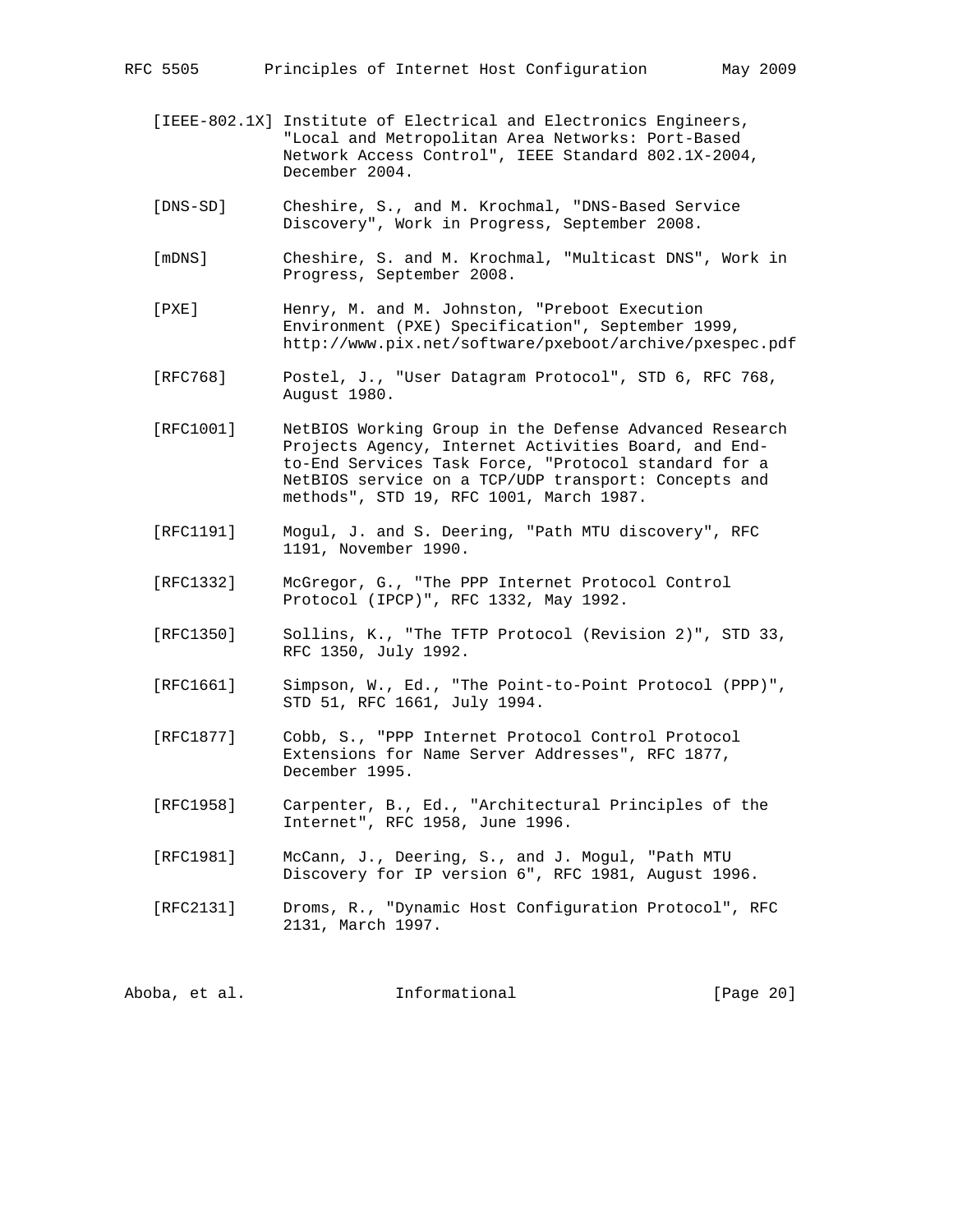| RFC 5505 |  |  | Principles of Internet Host Configuration | May 2009 |
|----------|--|--|-------------------------------------------|----------|
|----------|--|--|-------------------------------------------|----------|

- [RFC2608] Guttman, E., Perkins, C., Veizades, J., and M. Day, "Service Location Protocol, Version 2", RFC 2608, June 1999.
- [RFC2923] Lahey, K., "TCP Problems with Path MTU Discovery", RFC 2923, September 2000.
- [RFC3118] Droms, R., Ed., and W. Arbaugh, Ed., "Authentication for DHCP Messages", RFC 3118, June 2001.
- [RFC3315] Droms, R., Ed., Bound, J., Volz, B., Lemon, T., Perkins, C., and M. Carney, "Dynamic Host Configuration Protocol for IPv6 (DHCPv6)", RFC 3315, July 2003.
- [RFC3344] Perkins, C., Ed., "IP Mobility Support for IPv4", RFC 3344, August 2002.
- [RFC3397] Aboba, B. and S. Cheshire, "Dynamic Host Configuration Protocol (DHCP) Domain Search Option", RFC 3397, November 2002.
- [RFC3456] Patel, B., Aboba, B., Kelly, S., and V. Gupta, "Dynamic Host Configuration Protocol (DHCPv4) Configuration of IPsec Tunnel Mode", RFC 3456, January 2003.
- [RFC3530] Shepler, S., Callaghan, B., Robinson, D., Thurlow, R., Beame, C., Eisler, M., and D. Noveck, "Network File System (NFS) version 4 Protocol", RFC 3530, April 2003.
- [RFC3720] Satran, J., Meth, K., Sapuntzakis, C., Chadalapaka, M., and E. Zeidner, "Internet Small Computer Systems Interface (iSCSI)", RFC 3720, April 2004.
- [RFC3736] Droms, R., "Stateless Dynamic Host Configuration Protocol (DHCP) Service for IPv6", RFC 3736, April 2004.
- [RFC3748] Aboba, B., Blunk, L., Vollbrecht, J., Carlson, J., and H. Levkowetz, Ed., "Extensible Authentication Protocol (EAP)", RFC 3748, June 2004.
- [RFC3756] Nikander, P., Ed., Kempf, J., and E. Nordmark, "IPv6 Neighbor Discovery (ND) Trust Models and Threats", RFC 3756, May 2004.
- [RFC3775] Johnson, D., Perkins, C., and J. Arkko, "Mobility Support in IPv6", RFC 3775, June 2004.

Aboba, et al. Informational [Page 21]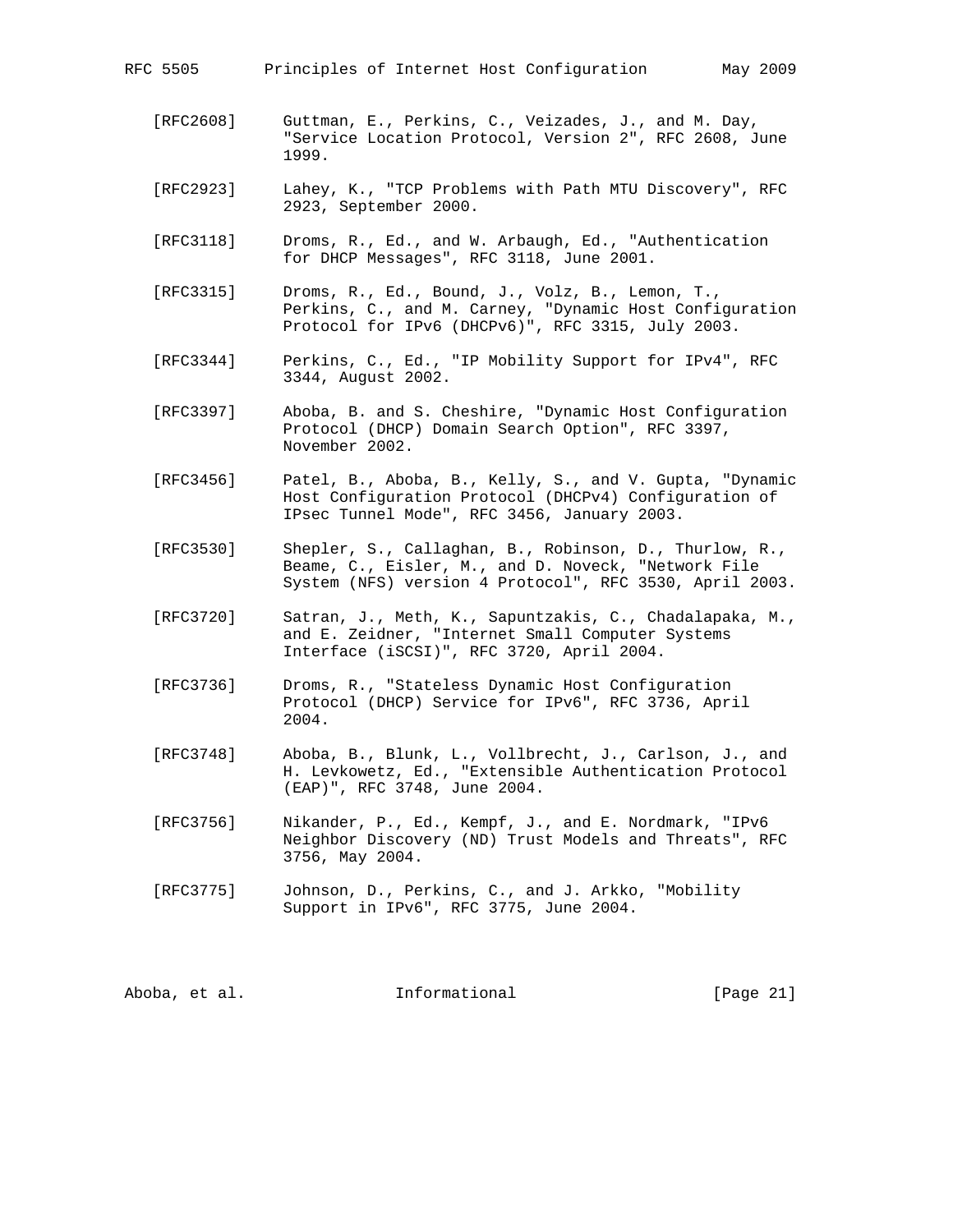- [RFC3818] Schryver, V., "IANA Considerations for the Point-to- Point Protocol (PPP)", BCP 88, RFC 3818, June 2004.
- [RFC3832] Zhao, W., Schulzrinne, H., Guttman, E., Bisdikian, C., and W. Jerome, "Remote Service Discovery in the Service Location Protocol (SLP) via DNS SRV", RFC 3832, July 2004.
- [RFC3898] Kalusivalingam, V., "Network Information Service (NIS) Configuration Options for Dynamic Host Configuration Protocol for IPv6 (DHCPv6)", RFC 3898, October 2004.
- [RFC3927] Cheshire, S., Aboba, B., and E. Guttman, "Dynamic Configuration of IPv4 Link-Local Addresses", RFC 3927, May 2005.
- [RFC3971] Arkko, J., Ed., Kempf, J., Zill, B., and P. Nikander, "SEcure Neighbor Discovery (SEND)", RFC 3971, March 2005.
- [RFC3972] Aura, T., "Cryptographically Generated Addresses (CGA)", RFC 3972, March 2005.
- [RFC4171] Tseng, J., Gibbons, K., Travostino, F., Du Laney, C., and J. Souza, "Internet Storage Name Service (iSNS)", RFC 4171, September 2005.
- [RFC4173] Sarkar, P., Missimer, D., and C. Sapuntzakis, "Bootstrapping Clients using the Internet Small Computer System Interface (iSCSI) Protocol", RFC 4173, September 2005.
- [RFC4174] Monia, C., Tseng, J., and K. Gibbons, "The IPv4 Dynamic Host Configuration Protocol (DHCP) Option for the Internet Storage Name Service", RFC 4174, September 2005.
- [RFC4301] Kent, S. and K. Seo, "Security Architecture for the Internet Protocol", RFC 4301, December 2005.
- [RFC4306] Kaufman, C., Ed., "Internet Key Exchange (IKEv2) Protocol", RFC 4306, December 2005.
- [RFC4339] Jeong, J., Ed., "IPv6 Host Configuration of DNS Server Information Approaches", RFC 4339, February 2006.

Aboba, et al. **Informational** [Page 22]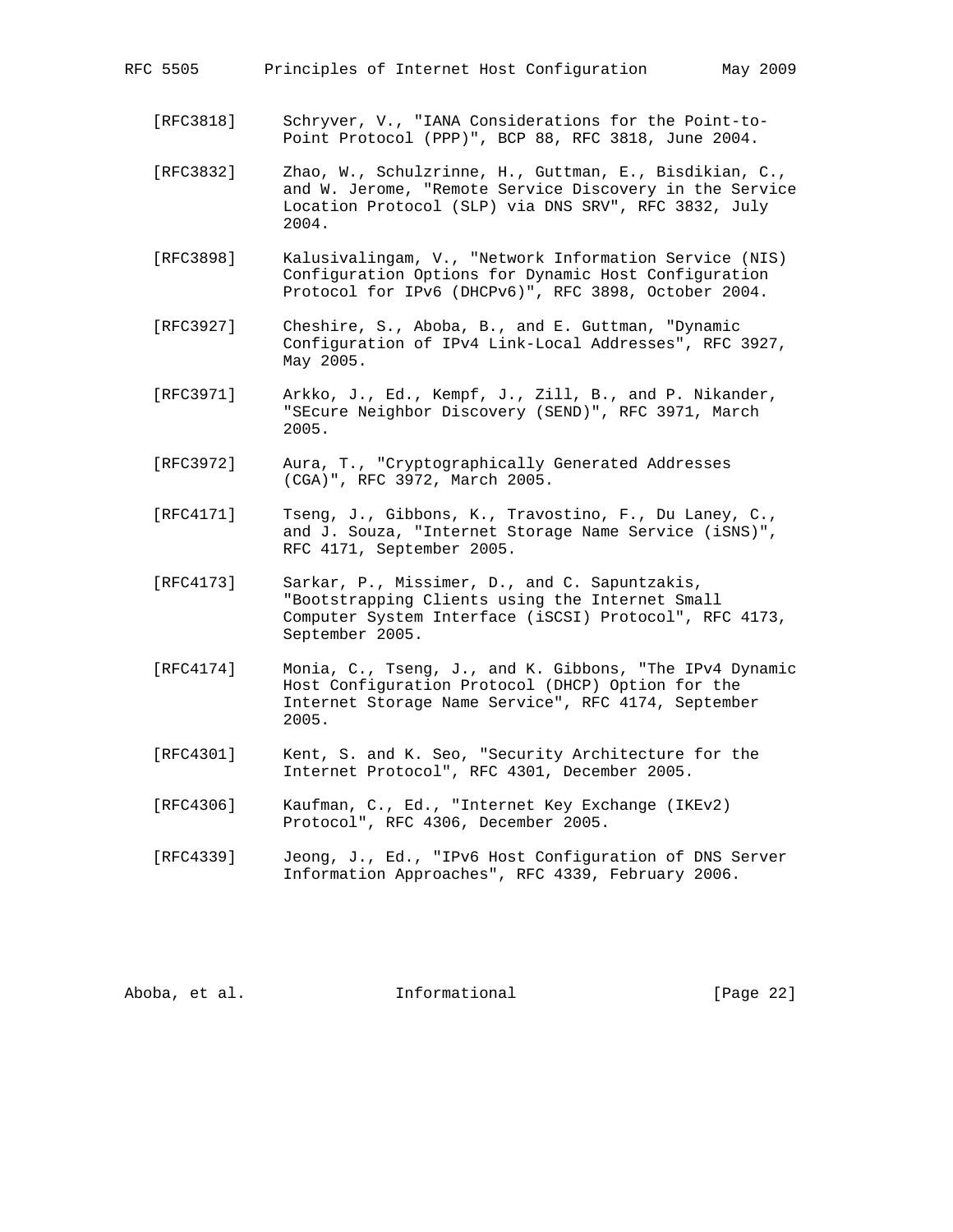- [RFC4477] Chown, T., Venaas, S., and C. Strauf, "Dynamic Host Configuration Protocol (DHCP): IPv4 and IPv6 Dual-Stack Issues", RFC 4477, May 2006.
- [RFC4578] Johnston, M. and S. Venaas, Ed., "Dynamic Host Configuration Protocol (DHCP) Options for the Intel Preboot eXecution Environment (PXE)", RFC 4578, November 2006.
- [RFC4795] Aboba, B., Thaler, D., and L. Esibov, "Link-local Multicast Name Resolution (LLMNR)", RFC 4795, January 2007.
- [RFC4821] Mathis, M. and J. Heffner, "Packetization Layer Path MTU Discovery", RFC 4821, March 2007.
- [RFC4862] Thomson, S., Narten, T., and T. Jinmei, "IPv6 Stateless Address Autoconfiguration", RFC 4862, September 2007.
- [RFC4941] Narten, T., Draves, R., and S. Krishnan, "Privacy Extensions for Stateless Address Autoconfiguration in IPv6", RFC 4941, September 2007.
- [RFC5072] Varada, S., Ed., Haskins, D., and E. Allen, "IP Version 6 over PPP", RFC 5072, September 2007.
- [RFC5246] Dierks, T. and E. Rescorla, "The Transport Layer Security (TLS) Protocol Version 1.2", RFC 5246, August 2008.
- [STD3] Braden, R., Ed., "Requirements for Internet Hosts Communication Layers", STD 3, RFC 1122, October 1989.

 Braden, R., Ed., "Requirements for Internet Hosts - Application and Support", STD 3, RFC 1123, October 1989.

Aboba, et al. Informational [Page 23]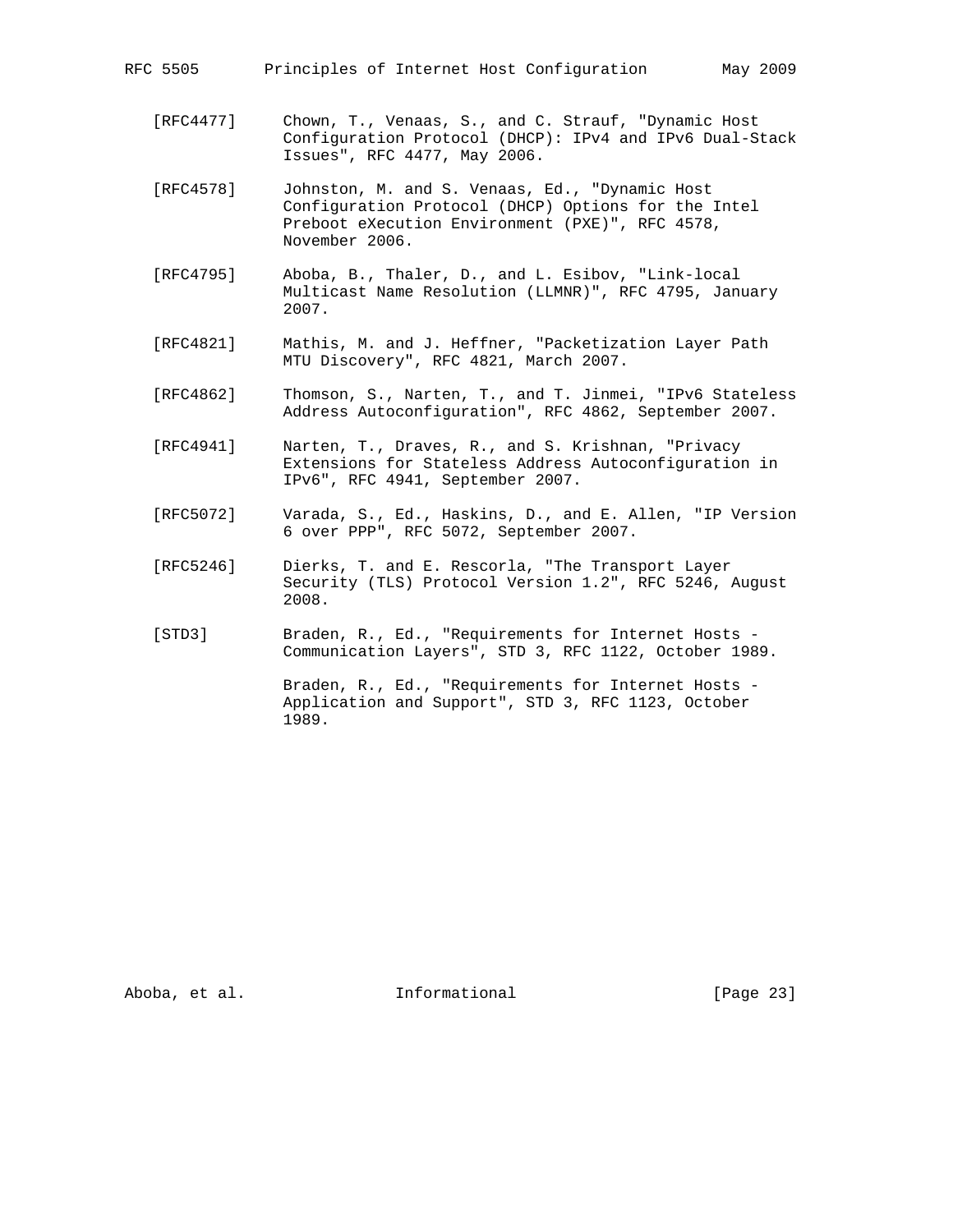Appendix A. Acknowledgments

 Elwyn Davies, Bob Hinden, Pasi Eronen, Jari Arkko, Pekka Savola, James Kempf, Ted Hardie, and Alfred Hoenes provided valuable input on this document.

Appendix B. IAB Members at the Time of This Writing

 Loa Andersson Gonzalo Camarillo Stuart Cheshire Russ Housley Olaf Kolkman Gregory Lebovitz Barry Leiba Kurtis Lindqvist Andrew Malis Danny McPherson David Oran Dave Thaler Lixia Zhang

Aboba, et al. 10 Informational 1999 [Page 24]